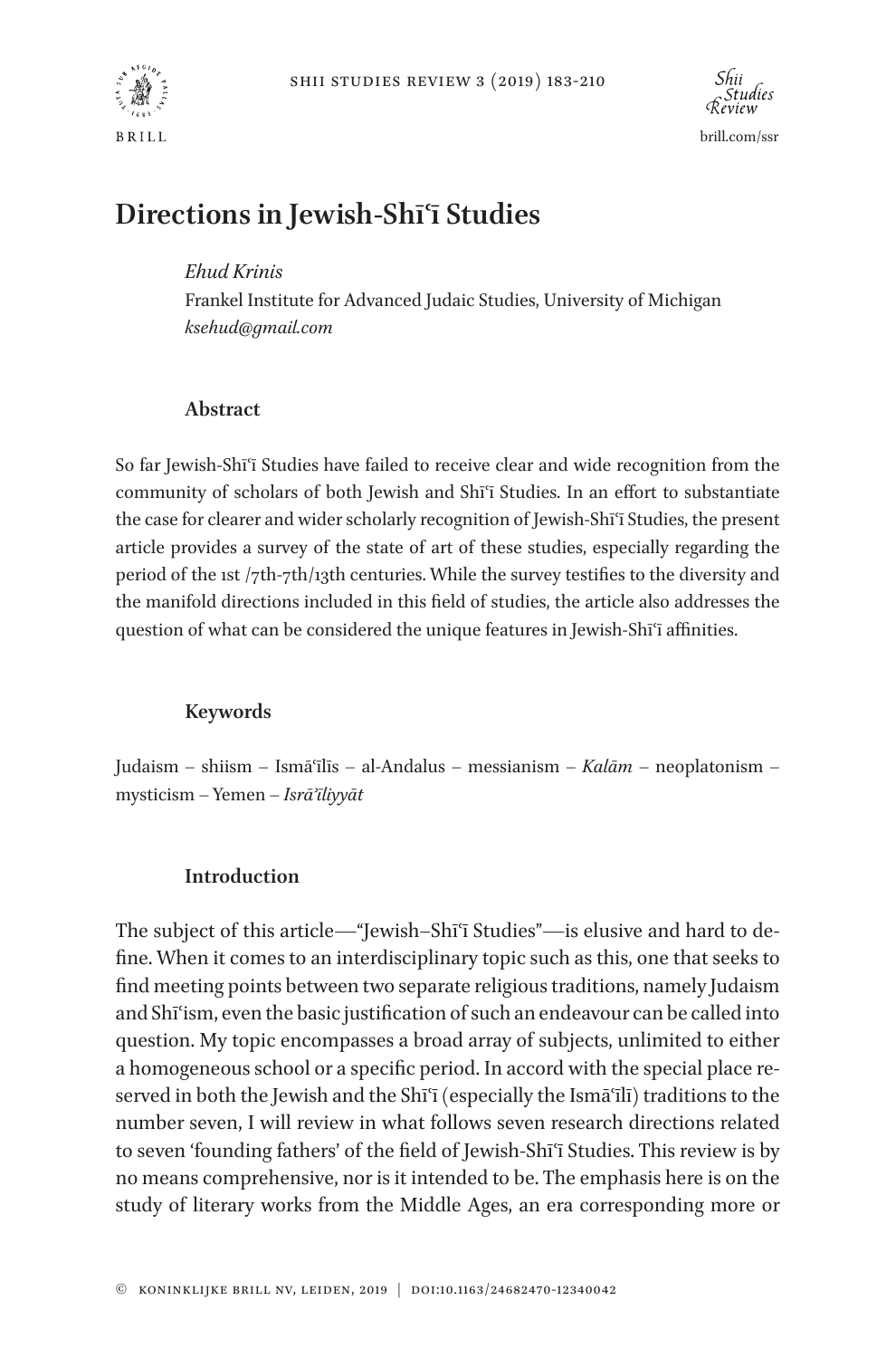less to the formative and classical periods in Islamic history (1st/7th-7th/13th centuries). My aim here is to present some research directions that were first spelled out in some detail in pioneering studies from previous generations. I will then note other, later, studies which add to our knowledge in each of these directions. In the last part of the article I will present my own conclusions and observations regarding the current state of Jewish-Shīʿī Studies.

### **The Evidence of al-Andalus**

Ignác (Yitzhak Yehudah) Goldziher (1850-1921), who is considered by many the father of modern western Islamic studies,<sup>1</sup> made landmark contributions in many fields of the study of Islam, including the study of Shīʿism.2 One of Goldziher's lesser-known pioneering contributions is his notes on Shīʿī segments in the writings of Jewish writers from al-Andalus in the 5th/11th and 6th/12th centuries, among them Judah Halevi (d. 535/1141), Baḥya ibn Paqūda (fl. second half of the 5th/11th century) and the anonymous writer of *Kitāb Maʿānī al-nafs* ("*Treatise On the Essence of the Soul*").3 Al-Andalus never came under Shīʿī rule and no Shīʿī community of any significance ever lived there. So, the meagre attention al-Andalus has received so far from the scholars of Shīʿism is not surprising. However, follow-up studies in the direction delineated by Goldziher are gradually changing this situation. Published in 1980, Shlomo Pines's study on Shīʿī terms and conceptions in Judah Halevi's *Kuzari* was a landmark contribution which considerably broadened our understanding of the special nature of Judah Halevi's encounter with Shīʿism.4 In my own study, *God's Chosen People: Judah Halevi's 'Kuzari' and the Shīʿī Imām Doctrine*, I have argued that in Judah Halevi's famous work we find the wide-ranging encounter of a Jewish Andalusian thinker with the main body of Shīʿī theology—the Imām doctrine.5 The Shīʿī Imām doctrine points to the ways in which the

<sup>1</sup> See in this context Conrad, "Ignaz Goldziher on Ernest Renan."

<sup>2</sup> On Goldziher's contribution to the study of Shīʿism, see Kohlberg, "Western Studies of Shīʿa Islam," pp. 38-40.

<sup>3</sup> Goldziher, "Mélanges Judéo-Arabes XXI," especially pp. 34, 41; idem, "Al-Hidāja ʾilā Farāʾid al-Qulūb," p. 531; *Kitāb Ma'āni al-Nafs—Buch vom Wesen der Seele*, pp. 34\*-35\*, 38\*. A point of similarity between Judah Halevi and the Ismāʿīlī treatment of Adam was already briefly noted in Kaufmann, *Geschichte der Attributenlehre*, p. 177, n. 136.

<sup>4</sup> Pines, "Shīʿite Terms."

<sup>5</sup> Krinis, *God's Chosen People*. For a comparative discussion of the art of dialogue in Judah Halevi's 'Kuzari' and early Shīʿī-Ismāʿīlī works see Hughes, *The Art of Dialogue in Jewish Philosophy*, pp. 32-49.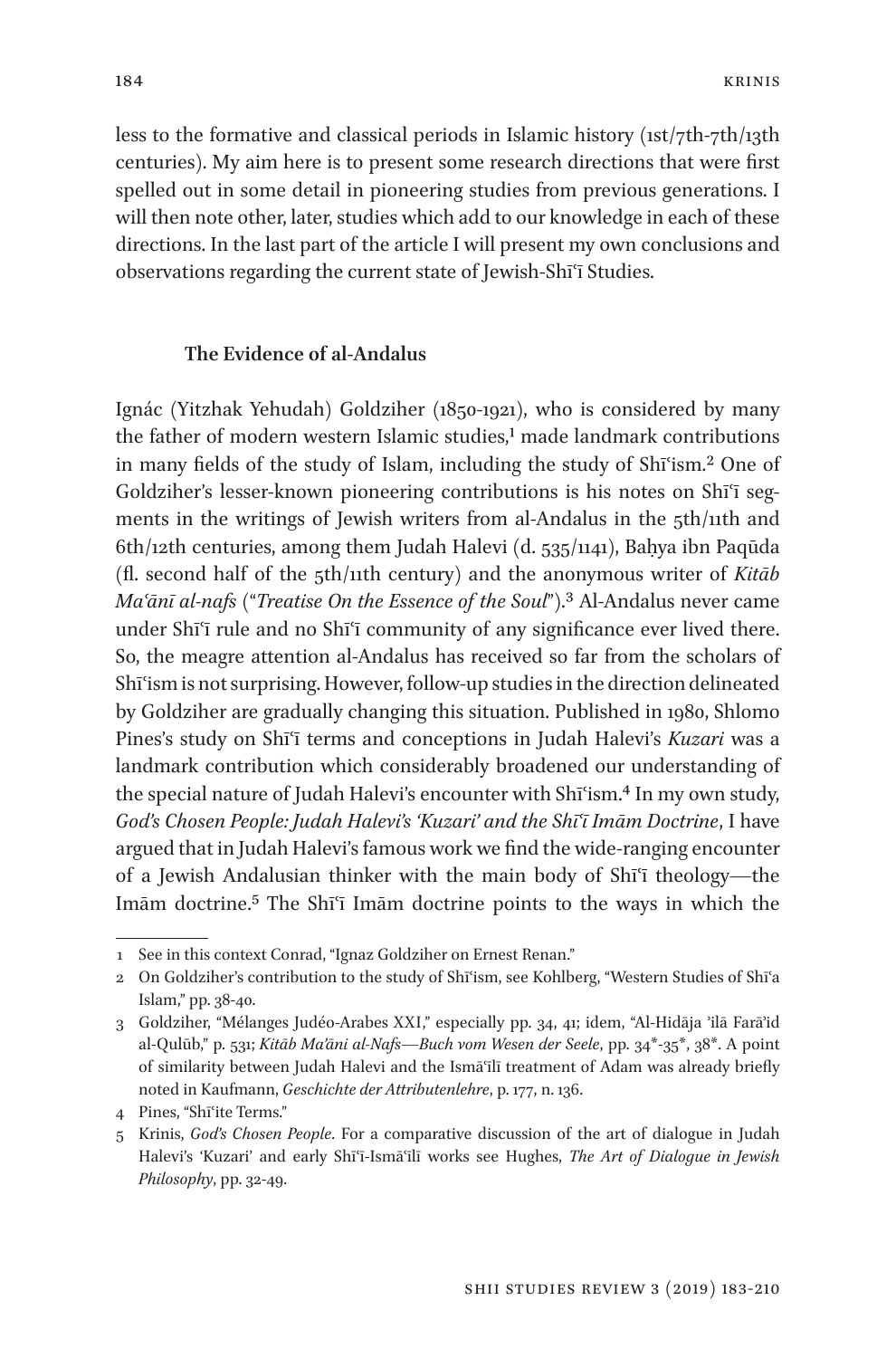status of the Shīʿī imams as God's chosen ones in the Islamic era is backed by a continuous and unbroken chain of God's chosen people from the dawn of history. This meta-historical Shīʿī model, known by the term 'legacy' (*waṣiyya*), was creatively used by Judah Halevi to redefine the status of Israel as God's chosen people as a primordial quality, and thus non-transferrable to other religious groups who claim this status, such as the Christians and the Muslims.

Another example of a Jewish adaptation of this Shīʿī meta-historical model can be found in *Megillat ha-Megalleh* (*The Scroll of the Revealer*), a work written by Abraham Bar Ḥiyya (or Bar Ḥayya, d. c. 530/1136). Bar Ḥiyya, Judah Halevi's contemporary, lived in the northern, Christian, part of the Iberian Peninsula. Judah Halevi and Abraham Bar Ḥiyya utilized different aspects of the Shīʿī 'legacy' (*waṣiyya*) model. In the *Kuzari*, the emphasis is on the physical traits of the chosen ones who succeeded each other in a genealogical chain, from Adam to Israel.6 In *Megillat ha-Megalleh* the emphasis is on a spiritual trait—the "pure soul" (Heb. *ha-neshamah ha-ṭehorah*) that was inherited by the same chain of chosen individuals until it reached the people of Israel.7

Other aspects of Goldziher's legacy, highlighting additional channels for the study of Shīʿī elements in the works of Judeo-Arabic writers during the heyday of Jewish-Andalusian culture (5th/11-6th/12th centuries), still await further investigation.8

### **Messianism**

Israel Friedlander (1876-1920) may be a far less renowned scholar than Goldziher, whose life came to a tragic end in 1920, when he was only 43 years old.9 Yet, Friedlander's scholarly achievements during his short academic career make him the father of Jewish-Shīʿī Studies, and along with Goldziher and a few other scholars, one of the founders of the academic study of Shīʿism in general.10

In a series of articles published between the years 1910-12 and titled "Jewish-Arabic Studies: Shiitic Elements in Jewish Sectarianism," Friedlander

<sup>6</sup> See in this context Pines, "Note sur la Doctrine de la Prophétie."

<sup>7</sup> See Krinis, "Abraham Bar Ḥiyya on 'the Pure Soul'," pp. 306-8; Vajda, 'Idées théologiques," p. 208.

<sup>8</sup> See in this context Krinis, "A Shīʿī Passage in *Duties of the Heart*."

<sup>9</sup> On Friedlander's life and scholarly achievements, see Shargel, *Practical Dreamer*.

<sup>10</sup> For his most important contributions to Shīʿī studies, see Friedlander, "The Heterodoxies of the Shiites," idem, "ʿAbdallāh ibn Sabā."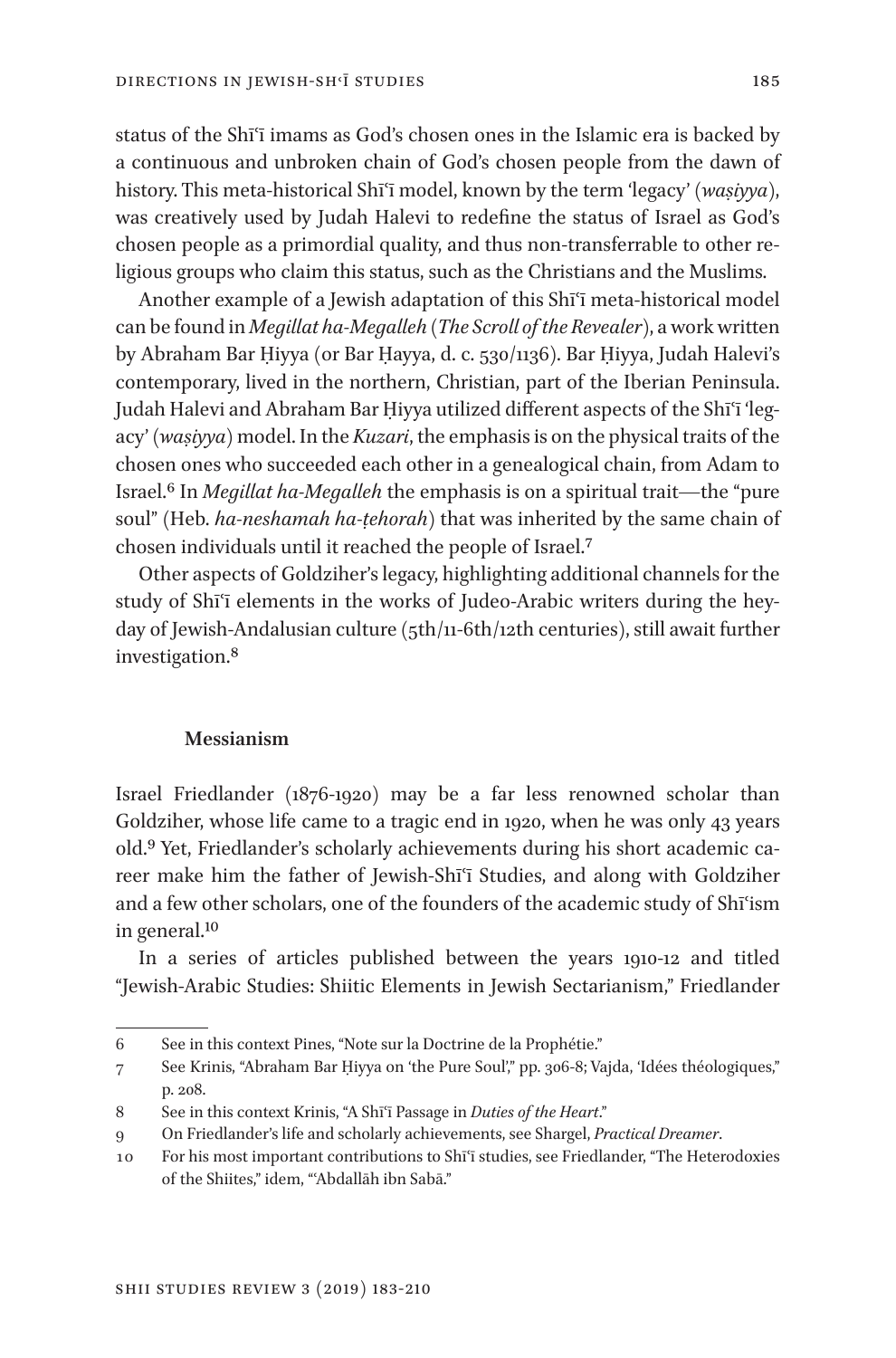argued convincingly that the Jewish messianic movements from the nascent period of Islam, most notably the ʿĪsāwiyya, can be most effectively understood in relation to contemporary early Shīʿī movements and their doctrines. Friedlander further claimed that the same Shī'ī features are still discernible in much later movements, including the Bābī and Bahāʾī movements of the 13th/19th and 14th/20th centuries. According to Friedlander, these features are also useful in understanding Jewish messianic movements of the modern era, such as Sabbateanism in the 11th/17th and 12th/18th centuries and the Jewish-Yemenite messianic movement in the 13th/19th century.<sup>11</sup>

After Friedlander, no comprehensive study in this direction was attempted by scholars until the last decade of the 20th century. Steven Wasserstrom's book *Between Muslim and Jew: The Problem of Symbiosis under Early Islam*, published in 1995, was the most ambitious and wide-ranging work in Jewish-Shīʿī Studies since Friedlander's above-mentioned series of articles.12 Concentrating on the early Islamic period, Wasserstrom claimed that the early movements discussed by Friedlander belonged to the same "sectarian milieu" (an expression coined by John Wansbrough).13 In this shared milieu, the eschatological expectations of Jews and Shīʿīs were nourished by similar apocalyptic and messianic expectations and motifs.

The full historical spectrum encompassed by Friedlander's work still awaits further scholarly reassessment. Certainly, more comparative study in this direction is needed, as the messianic element is one in which Judaism and Shīʿism seem to be the closest. In this respect, an examination of the impact of the prolonged experience of exile of the people of Israel in the Jewish case, and the prolonged experience of the occultation of the Imām-messiah in the Shīʿī case, can prove fruitful. I tried to substantiate this claim in an article in which I compared Judah Halevi's attitude towards the exile (*Galut*) of the people of Israel with the attitude towards the occultation (*ghayba*) of the Imām in the works of two notable Shī<sup>'</sup>ī-Imāmī writers—Muhammad ibn Ibrāhīm al-Nuʿmānī (d. c. 360/971) and Muḥammad b. ʿAlī Ibn Babawayh[i]  $(d. 381/991).<sup>14</sup>$ 

<sup>11</sup> Friedlander, "Jewish-Arabic Studies." See also Erder, "The Doctrine of Abū ʿIsā al-Iṣfahānī," pp. 164-65, 168-69.

<sup>12</sup> Wasserstrom, *Between Muslim and Jew*.

<sup>13</sup> Wansbrough, *The Sectarian Milieu*.

<sup>14</sup> Krinis, "*Galut* and *Ghayba*."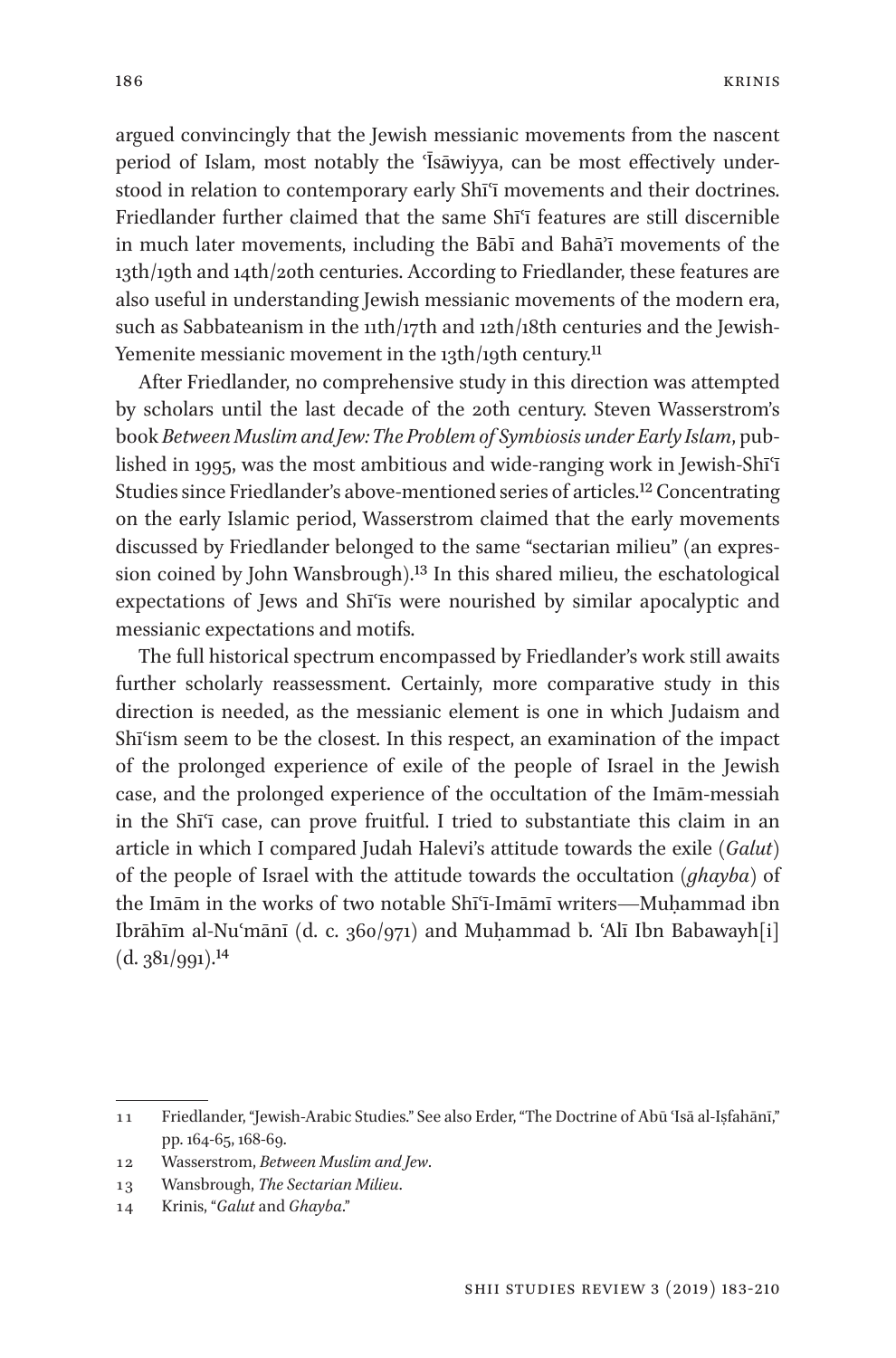# **Jewish Manuscripts of Works of Shīʿī Provenance in the Firkovich Collections**

Andrei Iakovlevič Borisov (1903-42), who died as a victim of the Second World War, reached some remarkable achievements during his short academic career. Borisov's important studies were based on discoveries he made in the Arabic and the Judeo-Arabic sections of the Jewish manuscripts of the Firkovich Collections in the Russian National Library in Leningrad (now St. Petersburg).15 An early article by Borisov is dedicated to his most important discovery from the Firkovich Collections—lengthy fragments in Judeo-Arabic of a long version of a pseudo-Aristotelian work known as the *Theology of Aristotle*.16 Until the publication of this article, the long version was known only in its Latin translation from the Arabic, made in the 10th/16th century. Borisov also made this discovery the subject of his dissertation, left unfinished at the time of his death and first published in 2002.17

From the perspective of Jewish-Shī'ī studies, the significance of the long version of the *Theology of Aristotle* lies in the doctrine of the cosmological *amr/ kalima* (command/word) as a manifestation of God's will. This doctrine appears in the long version, whereas it is absent from the better-known short version. In another study, Borisov pointed out the relevance of this doctrine in the context of medieval Judeo-Arabic thought, especially that of Solomon Ibn Gabirol (d. c. 450/1058).18 Following Goldziher, Borisov was generally aware of the relevance of the cosmological *amr/kalima* doctrine to Ismāʿīlī-Shīʿī thought also.19 Yet, it was left to other scholars to investigate the historical implications of this doctrine further, which seems to have received its early formulation in the long version of the *Theology of Aristotle*. Thus, Shlomo Pines examined the central place reserved for this doctrine in the Ismāʿīlī Neoplatonist cosmological framework of the 10th-11th centuries.<sup>20</sup> The strong affinity between the articulation of the *amr/kalima* doctrine in the long version of the *Theology of* 

<sup>15</sup> On Borisov and his scholarly legacy, see Treiger, "Borisov." On the Firkovich Collections and their structure see Sklare, "A Guide," pp. 895, 905-9. See also Schmidtke, "Muʿtazilī Manuscripts," p. 378, n. 6.

<sup>16</sup> Borisov, "The Arabic Original." The main body of this work consists of translations and paraphrases of sections from Plotinus' *Enneads*, books 4-6.

<sup>17</sup> Borisov, "Problems," pp. 14-116. See Treiger, "Borisov," pp. 161-76. For a more up-to-date and comprehensive survey of the different manuscripts of the Judeo-Arabic rendition of the long version of the *Theology of Aristotle*, see Fenton, "The Arabic and Hebrew Versions."

<sup>18</sup> Borisov, "On the Point of Departure."

<sup>19</sup> Treiger, "Borisov," pp. 168, 185-86, n. 96.

<sup>20</sup> Pines, "La longue récension." See also the extended discussion in Ebstein, "The Word of God."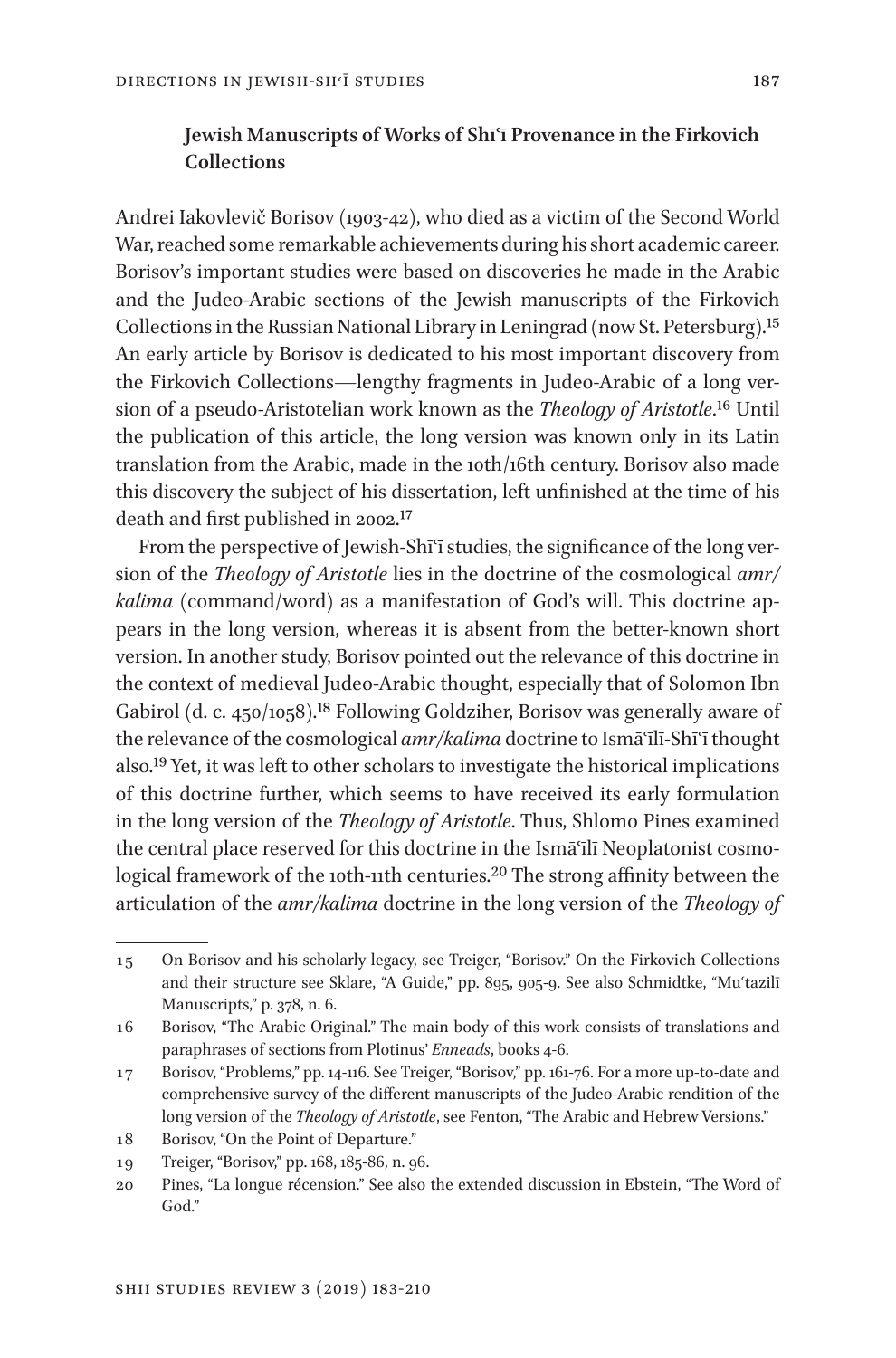*Aristotle* and in Ismāʿīlī sources led Pines to assume that the dissemination of this doctrine to Jewish works occurred via the mediation of Ismāʿīlī channels.<sup>21</sup>

The possible ties between the Ismāʿīlī and the Jewish elucidations of the *amr/kalima* doctrine received further reinforcement from another much later discovery in the Firkovich Collections—Paul Fenton's identification of fragments in Judeo-Arabic of an Ismāʿīlī work titled *al-Risāla al-jāmiʿa* (*The Comprehensive Epistle*).<sup>22</sup> This work presents itself as a complementary and advanced addition to the famous corpus of epistles of the Brethren of Purity (*Rasāʾil ikhwān al-ṣafāʾ*).23 The Judeo-Arabic manuscript of *al-Risāla al-jāmiʿa* serves as direct evidence for the exposure of Jewish readers to one of the most developed and Shīʿī-inclined versions of the *amr/kalima* doctrine. In this version, the cosmological aspect of the doctrine is supplemented with a meta-historical aspect related to the 'speaker prophets' (*nuṭaqāʾ*, *ruʾasāʾ*) who inaugurate the historical cycles. In this manner, *al-Risāla al-jāmiʿa* grounds the Ismāʿīlī conception of the meta-historical status of God's chosen ones in the highest stratum of the cosmological order.<sup>24</sup> A creative and wide-ranging adaptation of this Ismāʿīlī version of the *amr/kalima* doctrine can be found in the aforementioned *Kuzari* by Judah Halevi.25

As to Borisov's other discoveries in the Firkovich Collections, in 1935 he published two articles containing a survey of fragments of Muʿtazilī *kalām* treaties copied by Jewish-Karaite scribes.<sup>26</sup> Borisov's findings included a Mu'tazilī manual by the prominent Shīʿī-Imāmī leader and writer ʿAlī ibn al-Ḥusayn al-Mūsawī, better known as al-Sharīf al-Murtaḍā (d. 436/1044). Al-Murtaḍā's Muʿtazilī manual—*Kitāb Dhakhīrat al-ʿālim wa-baṣīrat al-mutaʿallim* ("*The Treasure of the Scholar and the Illumination of the Student*")—deviates to a considerable extent from the manuals written by non-Shī'ī Mu'tazilī writers in the section devoted to the doctrine of leadership (*imāma*).27 Thus, al-Murtaḍā's

<sup>21</sup> Pines, "La longue récension," p. 20.

<sup>22</sup> Fenton, *A Tentative Hand List*, p. 61.

<sup>23</sup> The Firkovich Collections also include fragments in Judeo-Arabic of the concluding 52nd epistle of *Rasāʾil ikhwān al-ṣafāʾ* (more precisely, the separate longer version of this epistle, which is now identified by Godefroid De Callataÿ and Bruno Halflants as epistle 52b). For a detailed description of the fragments of *al-Risāla al-jāmiʿa* and epistle 52b (*al-Risāla fī māhiyyat al-siḥr*) in the Firkovich Collections, see Krinis, "*Al-Risāla al-jāmiʿa*," pp. 325-26.

<sup>24</sup> Krinis, "*Al-Risāla al-jāmiʿa*," pp. 319-23.

<sup>25</sup> Pines, "Shīʿite Terms," pp. 174-78, 226; Krinis, *God's Chosen People*, pp. 199-203, 210-11.

<sup>26</sup> Borisov, "Muʿtazilī Manuscripts;" idem, "On the Muʿtazilī Manuscripts." See Treiger, "Borisov," pp. 186-89.

<sup>27</sup> Schmidtke, "Jewish Reception," p. 54.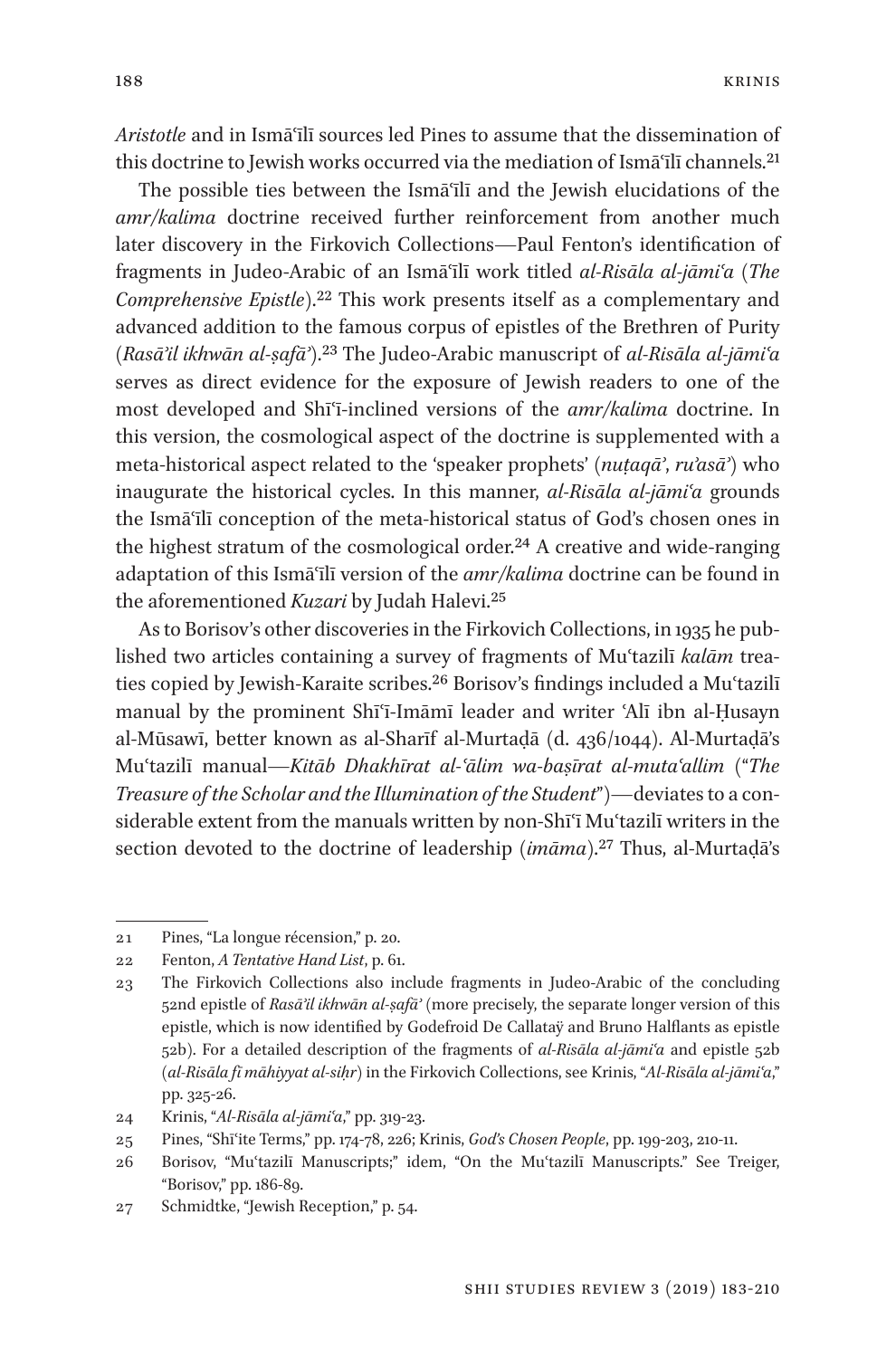work offered its Jewish readers an exposition of the Shīʿī imām doctrine in one of its most rationalistic versions.28

During the Soviet era, access to the Firkovich Collections in Leningrad was very limited. It is thus no wonder that some 70 years passed before a more comprehensive survey of the Mu'tazilī manuscripts in these collections was carried out by Sabine Schmidtke.<sup>29</sup> Working on the Mu'tazilī material in the Firkovich Collections, Gregor Schwarb was able to identify and discuss the findings of fragments in Judeo-Arabic of two additional works related to al-Sharīf al-Murtaḍā.30 Scholars, among them Schmidtke, Schwarb and Wilferd Madelung, have discussed the historical circumstances that enabled the Jewish-Karaite reception of al-Murtaḍā's works—the social relationships as well as the ideological proximity (when it comes to the adaptation of Muʿtazilī theology) between some 5th/11th century Karaite and Imāmī communities. Especially active in this context was the city of Ramla, where both communities existed. Ramla was also where one of al-Murtaḍā's prominent disciples, Muḥammad b. 'Alī al-Karājikī (d. 449/1057), lived for a time.<sup>31</sup>

On the theological level, Madelung tried to assess the impact of Imāmī-Muʿtazilī thought on Karaite-Muʿtazilī thought. Focusing on the fragments from the Firkovich Collections of the Judeo-Arabic manuscript of *Kitāb al-Niʿma* (*The Book of Grace*) by the Karaite writer Levi ben Yefet (fl. end of the 4th/10thbeginning of the 5th/11th centuries),<sup>32</sup> Madelung suggested that the last part of Levi ben Yefet's work was constructed as a Jewish response to Shīʿī teachings concerning the issue of leadership (*imāma*). Unlike the general Mu'tazilī attitude, which rejected the role of heredity in the case of leadership, in Levi Ben Yefet's teachings leadership belongs to hereditary kings descended from the prophet-king David. Thus, his attitude corresponded to the Shīʿī concept of leadership as inherited by linear descendants of the Prophet Muḥammad through his daughter Fāṭima and her husband ʿAlī.33

To summarize, the research done on manuscripts from the Firkovich Collections is indispensable for the field of Jewish-Shīʿī studies. From the

<sup>28</sup> For al-Sharīf al-Murtaḍā's imām doctrine, see Abdulsater, *Shiʿi Doctrine*, pp. 151-81.

<sup>29</sup> Schmidtke, "Muʿtazilī Manuscripts," pp. 377-462 (esp. 422-28).

<sup>30</sup> Schwarb, " A Newly Discovered Fragment," idem, "Sahl b. al-Faḍl al-Tustarī's *Kitāb al-Īmāʾ*," pp. 77\*-80\* (see p. 80\* for the findings of a one-leaf fragment from the Cairo Genizah containing a section of al-Murtaḍā's *Inqādh al-bashar min al-jabr waʾl-qadar* in a paraphrased version by Abū Jaʿfar al-Ṭūsī [d. 459-60/1066-7]).

<sup>31</sup> Schwarb, "Sahl b. al-Faḍl al-Tustarī's *Kitāb al-Īmāʾ*," pp. 80\*-81\*; Schmidtke, "Jewish Reception," pp. 56-57; Madelung, "Levi ben Yefet's *Kitāb al-Niʿma*," p. 16.

<sup>32</sup> A selection of those fragments was published in Sklare, "Levi ben Yefet," pp. 157-216.

<sup>33</sup> Madelung, "Levi ben Yefet's *Kitāb al-Niʿma*," pp. 14-15. See in this context Franklin, *This Noble House*, pp. 60-64.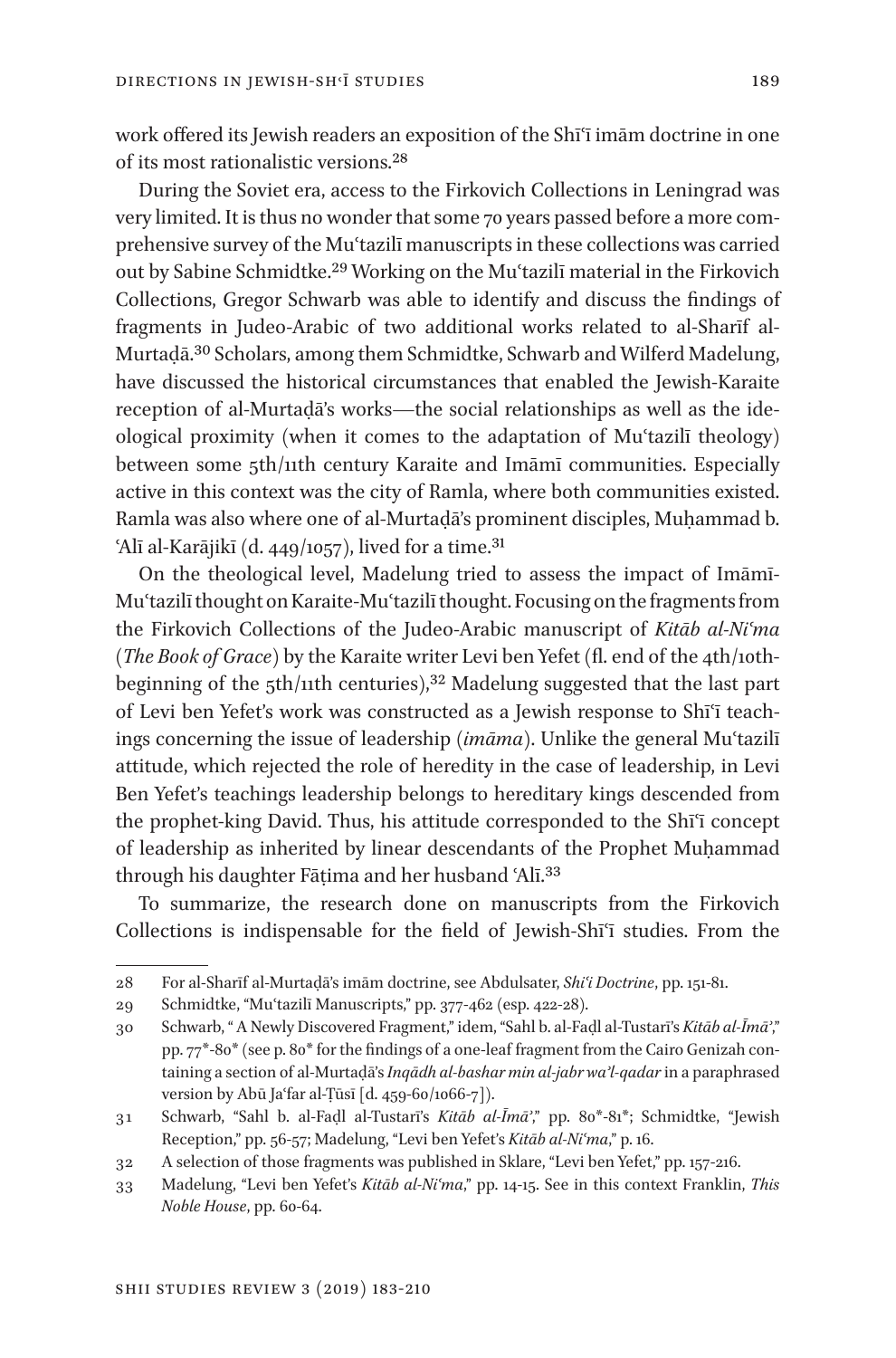perspective of Jewish readers' exposure to both Ismāʿīlī-Shīʿī and Imāmī-Shīʿī works, this research provides those studies with a solid philological base.

#### **Shīʿism and Jewish Mysticism**

Another great scholar whose life ended in tragic circumstances during the Second World War was Paul (Eliezer) Kraus (1904-44). Active during the 1930s and the beginning of the 1940s, Kraus made many innovative contributions to the study of Islam in general and of Shī'ism in particular.<sup>34</sup> In an article published in 1931, Kraus was the first to deal at length with the interesting phenomenon of the quite exceptional familiarity (in Muslim terms) of Ismāʿīlī writers with Jewish sources, especially the Bible. Concentrating on quotations from Hebrew and Syriac in the works of the Ismāʿīlī missionary (*dāʿī*) Ḥamīd al-Dīn al-Kirmānī (d. after 411/1020-1), Kraus made, among other things, some pioneering remarks concerning the Ismāʿīlī esoteric interpretation (*taʾwīl*) attached by al-Kirmānī to one of these quotations. As part of this esoteric interpretation, al-Kirmānī substantiates his Ismāʿīlī cosmological structure with a quotation from a Hebrew midrash (a Jewish homily). Kraus finds here a possible relation to the Jewish Kabbalistic tradition.<sup>35</sup> It took about 50 years for Kraus's initial remarks in this direction to be supplemented and improved upon. Shlomo Pines, later followed by Moshe Idel, stressed the importance of al-Kirmānī's aforementioned esoteric interpretation. According to these two scholars, it sheds light, hidden in Ismāʿīlī work, on an early stage in the evolution of the central Jewish-Kabbalistic doctrine of the *Sefiroth*, before the consolidation of the Kabbalah among Jewish circles in Provence and Christian Spain during the 6th/12th and the 7th/13th centuries.36

Paul Kraus was also an early proponent of the hypothesis regarding the Shīʿī-related origins of *Sefer Yeṣirah* ("*Book of Creation/Formation*").37 This short treatise, which is considered one of the most enigmatic works in Jewish literature, had a tremendous impact on the shaping of the Jewish mystical tradition. Kraus presented this hypothesis in his monumental unfinished work on

<sup>34</sup> See Kraemer, "The Death of an Orientalist," pp. 181-223.

<sup>35</sup> Kraus, "Hebräische und syrische Zitate," pp. 259-62. See also De Smet and Van Reeth, "Les citations bibliques."

<sup>36</sup> Pines, "Shīʿite Terms and Conceptions," pp. 243-44; Idel, "The Sefirot above the Sefirot," pp. 268-77. See also the discussion in De Smet, *La quiétude de l'intellect*, pp. 304-7.

<sup>37</sup> This hypothesis was first suggested by Louis Massignon, but it was Kraus who developed it in detail. See Fenton, "Georges Vajda's Contribution," pp. 312-14.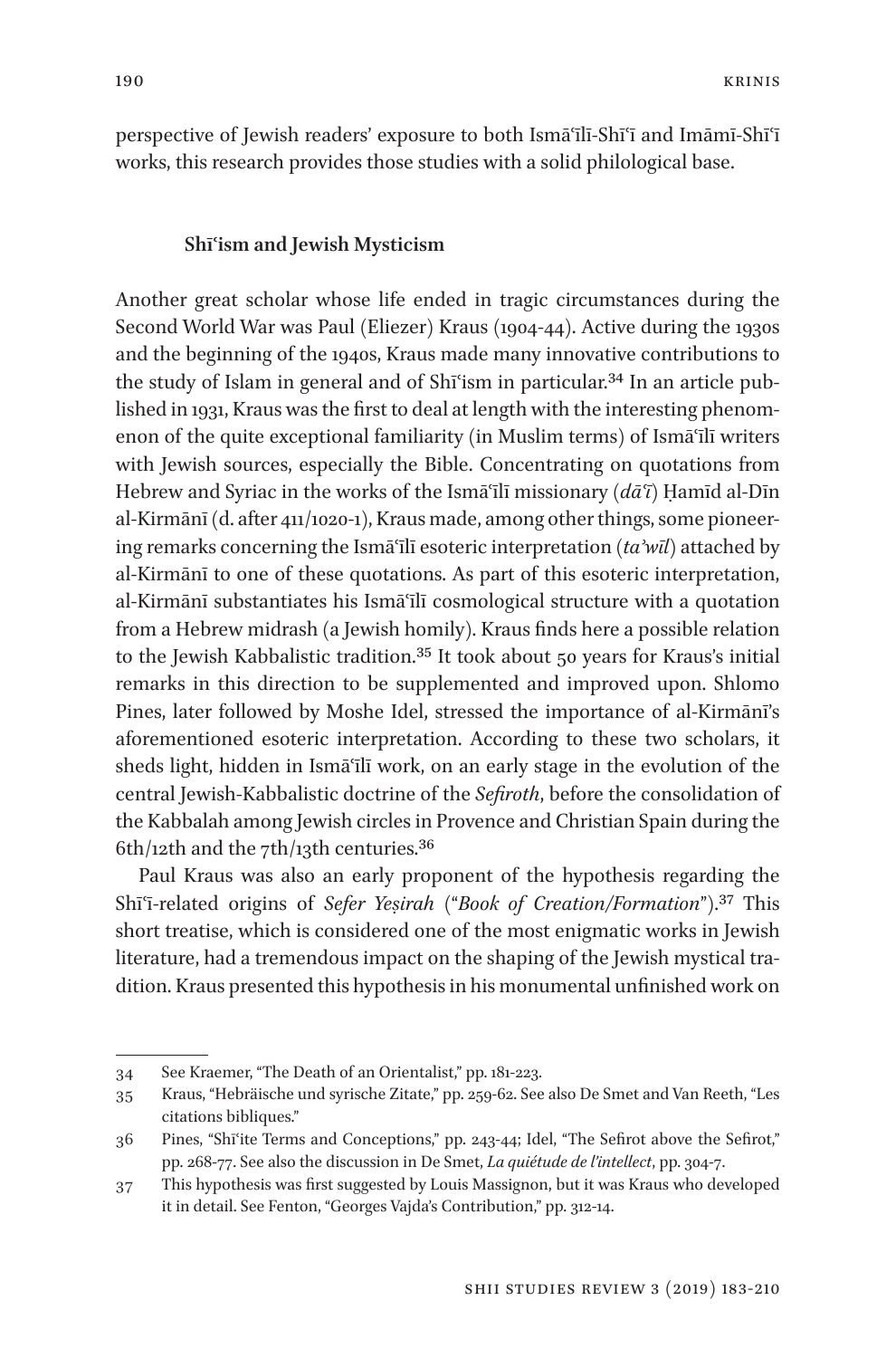the Alchemical corpus attributed to Jābir Ibn Ḥayyān.38 According to Krauss, the resemblance between *Sefer Yeṣirah*'s conception of the Hebrew "Motherletters" *alef*, *mem* and *shin*, and the early-Shīʿī triad of the Arabic letters *ʿayn*, *mīm* and *sīin* betray a common background. Kraus's hypothesis was revisited and revived some 50-60 years later by Steven Wasserstrom, who claimed that *Sefer Yeṣirah* stems from the above-mentioned "sectarian milieu" that was dominated by the early Shī'is in the 2nd/8th-3rd/9th centuries.<sup>39</sup>

Wasserstrom furthermore revisited studies by Georges Vajda, Heinz Halm and Daniel De Smet. These scholars dealt with phenomena that were considered by Wasserstrom to be signs of the direct or indirect reception of *Sefer Yeṣirah* in early Ismāʿīlī literature. Writers such as Jaʿfar b. Manṣūr al-Yaman (d. c. 346/957), Abū Ḥātim al-Rāzī (322/933-4) and Ḥamīd al-Dīn al-Kirmānī developed a specific esoteric 'science of letters' (*ʿilm al-ḥurūf*).40 Wasserstrom linked these Ismāʿīlī writers to contemporary North-African Jewish authors such as Saʿadya Gaon al-Fayyūmī (d. 331/942), Isaac Israeli (d. c. 343/955) and Dunash ibn Tamīm (fl. in the first half of the 4th/10th century), who produced the first known philosophical commentaries on *Sefer Yeṣirah*.41

Turning again to the main body of Jewish mysticism—Kabbalah, the potential for a comparative study of Shīʿī (and mainly Ismāʿīlī) literature and Kabbalistic writings was acknowledged decades ago by Kabbalah scholars such as Gershom Scholem, Yehuda Liebes, Moshe Idel, Haviva Pedaya and Martelle Gavarin.<sup>42</sup> Theosophical speculation, that blends together cosmological and eschatological ideas, as well as spiritual, apocalyptic and messianic tendencies, constitutes a central feature shared by both bodies of literature. A recent major development in this context was the publication of a trove of

<sup>38</sup> Kraus, *Jābir ibn Hayyān*, vol. 2, pp. 266-69. The third volume of this work, dedicated to the (mainly Shīʿī) religious positions of the Jābirian corpus, was left unfinished at the time of the author's tragic death.

<sup>39</sup> Wasserstrom, "Sefer Yeṣira"; idem, "Further Thoughts." There is disagreement among scholars concerning the time and the historical circumstances from which *Sefer Yeṣirah* emerged. Opinions in this regard differ greatly, and while the Kraus hypothesis was endorsed by Henry Corbin, Nehemya Allony, Steven Wasserstrom and Y. Tzvi Langermann, it was rejected by Gershom Scholem, Shlomo Pines, Yehuda Liebes, and Meir Bar-Ilan, among others. See the recent discussion in Weiss, *Sefer Yeṣirah* (esp. pp. 1, 111-15).

<sup>40</sup> Vajda, "Les lettres"; Halm, *Kosmologie und Heilslehre*, pp. 39, 48-50, 52, 57, 64-65; De Smet, *La quiétude de l'intellect*, pp. 302-4.

<sup>41</sup> Wasserstrom, "Further Thoughts," pp. 205-9. See also Stroumsa, "'Wondrous Paths'"; idem, "Ibn Masarra and the Beginnings of Mystical Thought in al-Andalus."

<sup>42</sup> Scholem, *The Kabbalah in Gerona*, pp. 220-22; Liebes, "Shlomo Pines and Kabbalah Research," pp. 21-22; Idel, "Jewish Mysticism and Islamic Mysticism," p. 29; Gavarin, "The Conception of Time," p. 318, Pedaya, *Nahmanides*, pp. 21-23, 39-40.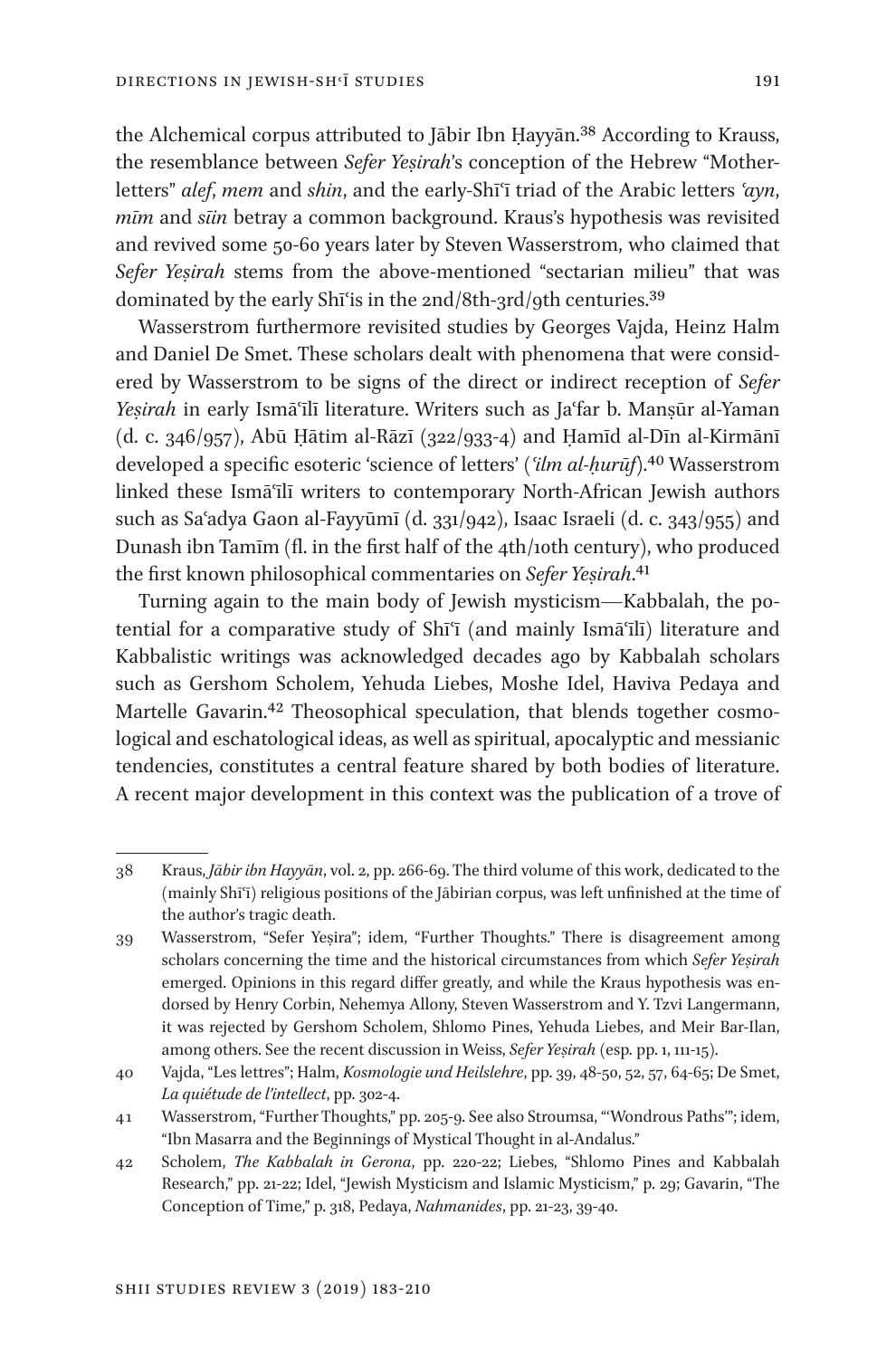Shīʿī theosophical literature in the series of *Silsilat al-turath al-ʿAlawī*—an exposé of many works, partly unknown ones, from Nuṣayrī-ʿAlawī manuscript collections.43 It remains to be seen whether the publication and the study of this kind of early Shīʿī literature will increase our ability to identify affinities and points of contact between Shīʿī and Jewish theosophies.

The emergence of the Kabbalah corresponds both in time and in place to the transition that occurred in the 6th/12th-7th/13th centuries in the Iberian peninsula, from the period of Muslim dominance to that of Christian ascendance. Within the framework of exploring the possible contribution of Shīʿī theosophical thought to the emergence of the Kabbalah, two directions of inquiry seem to be most relevant. The first concerns the possibility of the Iberian Kabbalists' direct exposure to Shīʿī-oriented sources. Several scholars have already contributed to this direction: Amos Goldreich discussed similarities in theosophical terminology and ideas between 6th/12th-century Ṭayyibī-Ismāʿīlī works, and the writings produced by one of the early Kabbalist circles—the *ʿIyyun* (contemplation) circle.44 Michael Ebstein and Tzahi Weiss dealt with parallels between the above-mentioned Ṭayyibī-Ismāʿīlī group and 7th/13thcentury Castilian Kabbalist writers, regarding the myth of a primordial crisis in the spiritual realm that led to "the emanation on the left"—the source of evil in creation.45 Sara Ora Heller-Wilensky traced the origin of the term "the first created being" as it appears in the mystical-philosophical legacy of the Jewish thinker Isaac ibn Latif (d. c. 1280), in early Neoplatonist Ismāʿīlī literature.46 In this context, it seems that the works by the 4th/10th-century Ismāʿīlī-oriented circle of the Brethren of Purity (*Ikhwān al-ṣafā*<sup>'</sup>),<sup>47</sup> widely disseminated among Jewish readers, deserve special attention. In a recent study I have compared the theosophical doctrine of cyclical time to be found in the writings

<sup>43</sup> See Asatryan, *Controversies in Formative Shiʿi Islam*, pp. 5-7; Friedman, *The Nuṣayrī-ʿAlawīs*, pp. 2-3.

<sup>44</sup> Goldreich, "Iyyun Circle," pp. 149-56.

<sup>45</sup> Ebstein and Weiss, "A Drama in Heaven."

<sup>46</sup> Heller-Wilensky, "The First Created Being."

<sup>47</sup> The Ismāʿīlī-oriented identity of *Ikhwān al-ṣafāʾ* was firmly established in many studies by Samuel Miklos Stern, Yves Marquet, Abbas Hamdani and other scholars. The strong bond of the *Ikhwān* to the Ismāʿīlī worldview is attested by the ways the writers espouse to specific Ismāʿīlī meanings of a variety of terms and conceptions throughout their epistles. Thus, the attempts of a few scholars to dismiss the Ismāʿīlī orientation of the *Ikhwān* on the basis of the discrepancy between Ismāʿīlīs and the *Ikhwān* on the issue of the Imamate, should be judged as narrow and missing the mark. By the time the work of the *Ikhwān* took shape (the first half of the 10th century), the Ismāʿīlīs were (already) divided precisely on the issue of the Imamate. See in this context Netton, *Muslim Neoplatonists*, pp. 95-104; Saif, "*Ikhwān al-ṣafāʾ*'s Religious Reform."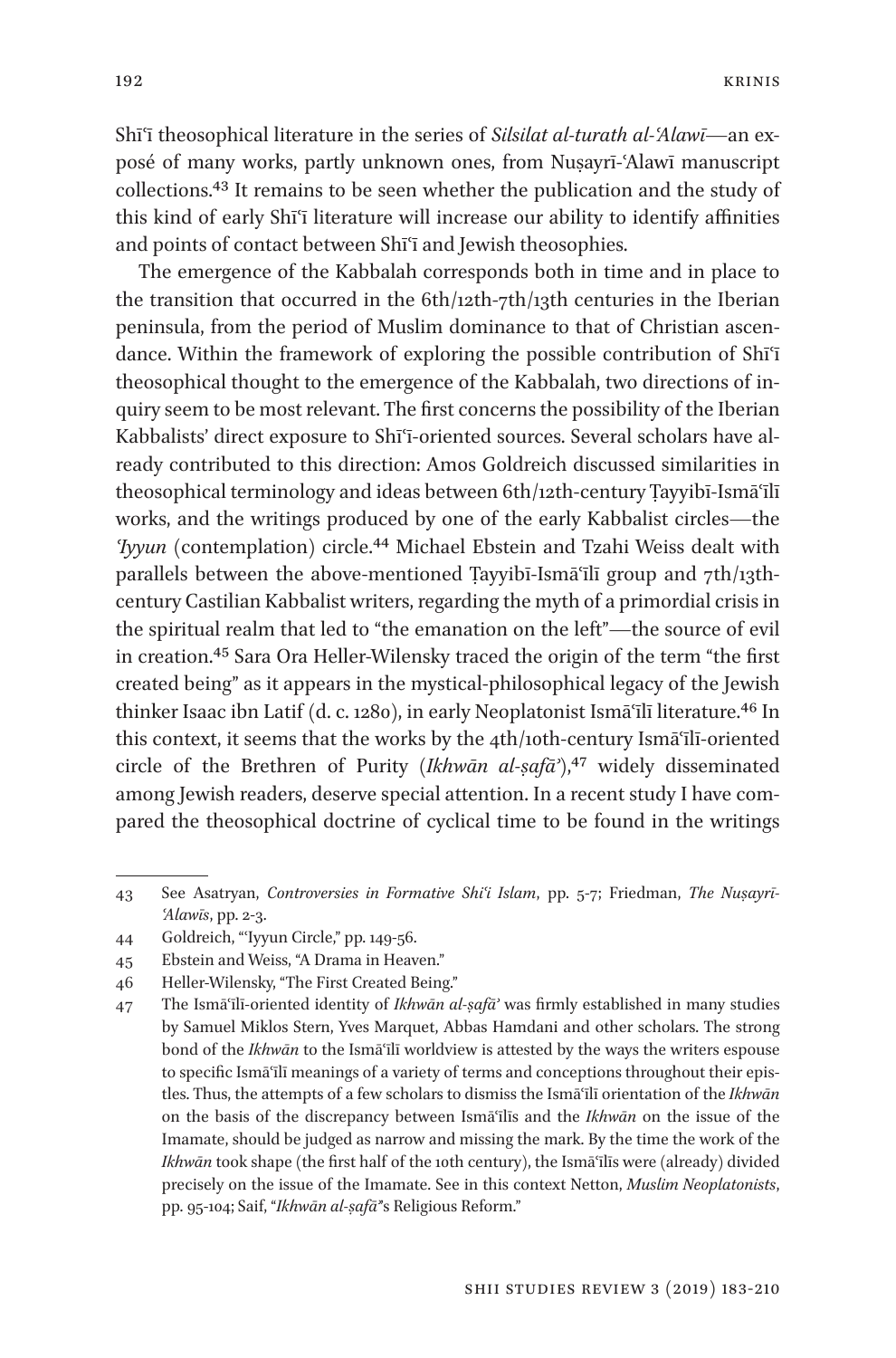of the Brethren of Purity with the doctrine of the Sabbatical cycles (*Torat ha-Shemiṭot*) in Kabbalist works from the 7th/13th-8th/14th centuries. The results of this study show that both doctrines shared, in addition to the cyclical time units of one thousand-, seven thousand- and fifty thousand-year periods, other theosophical features as well.48

The second direction of inquiry into the possible contributions of Shīʿī theosophical thought to the emergence of the Kabbalah pertains to the possibility of the infiltration of Shī'ī theosophical elements into Kabbalistic writings as a result of exposure to the works of non-Shīʿī Muslim theosophists. Indeed, the 6th/12th-7th/13th centuries were when Muslim theosophical thought in al-Andalus bloomed. This flowering is evident in the writings of prominent Andalusian figures such as Ibn Barrajān (d. 536/1141), Ibn Qasī (d. 546/1151) and Ibn al-ʿArabī (d. 638/1240). Recent studies by Michael Ebstein and Yousef Alexander Casewit have clarified the considerable impact of the Ismāʿīlī legacy on the thought of these Andalusian writers.49 The Muslim-Andalusian theosophical thought of the 6th/12th-7th/13th centuries serves as an interesting, yet still unexplored, setting for the emergence of the Jewish Kabbalah. It remains to be seen whether future explorations in this direction will further contribute to our understanding of the Shīʿī background of the Kabbalah.

### **Ismāʿīlī Propaganda among the Jews during the Fāṭimid Era**

Samuel Miklos Stern (1920-69) was another short-lived polymath of Islamic and Jewish studies.50 It is assumed that Stern's interest in the study of Ismāʿīlī Shī'ism, which later became one of his main fields of interest,<sup>51</sup> was kindled upon meeting Paul Kraus in Cairo during the Second World War.52 In a posthumous article,53 Stern adduced complementary evidence in support of Kraus's study of the Ismāʿīlī propaganda efforts directed towards the Jewish and Christian subjects of the Fāṭimid regime. In Kraus's study, already referred to above, the focus was on the evidence he found in the writings of Ḥamīd al-Dīn al-Kirmānī, a prominent representative of the Ismāʿīlī mission (*daʿwa*) during

<sup>48</sup> Krinis, "Cyclical Time."

<sup>49</sup> Ebstein, *Mysticism and Philosophy in al-Andalus*; idem, "Was Ibn Qasī Ṣūfī?"; Casewit, *The Mystics of al-Andalus*.

<sup>50</sup> See Walzer, "Samuel M. Stern;" Sela, "The Interaction."

<sup>51</sup> On Stern's contribution to Ismaʿili studies see Bryer, "Preface," pp. ix-xxii. See also Daftary, "Stern, Samuel Miklos."

<sup>52</sup> Walzer, "Samuel M. Stern," p. 9.

<sup>53</sup> Stern, "Fāṭimid Propaganda."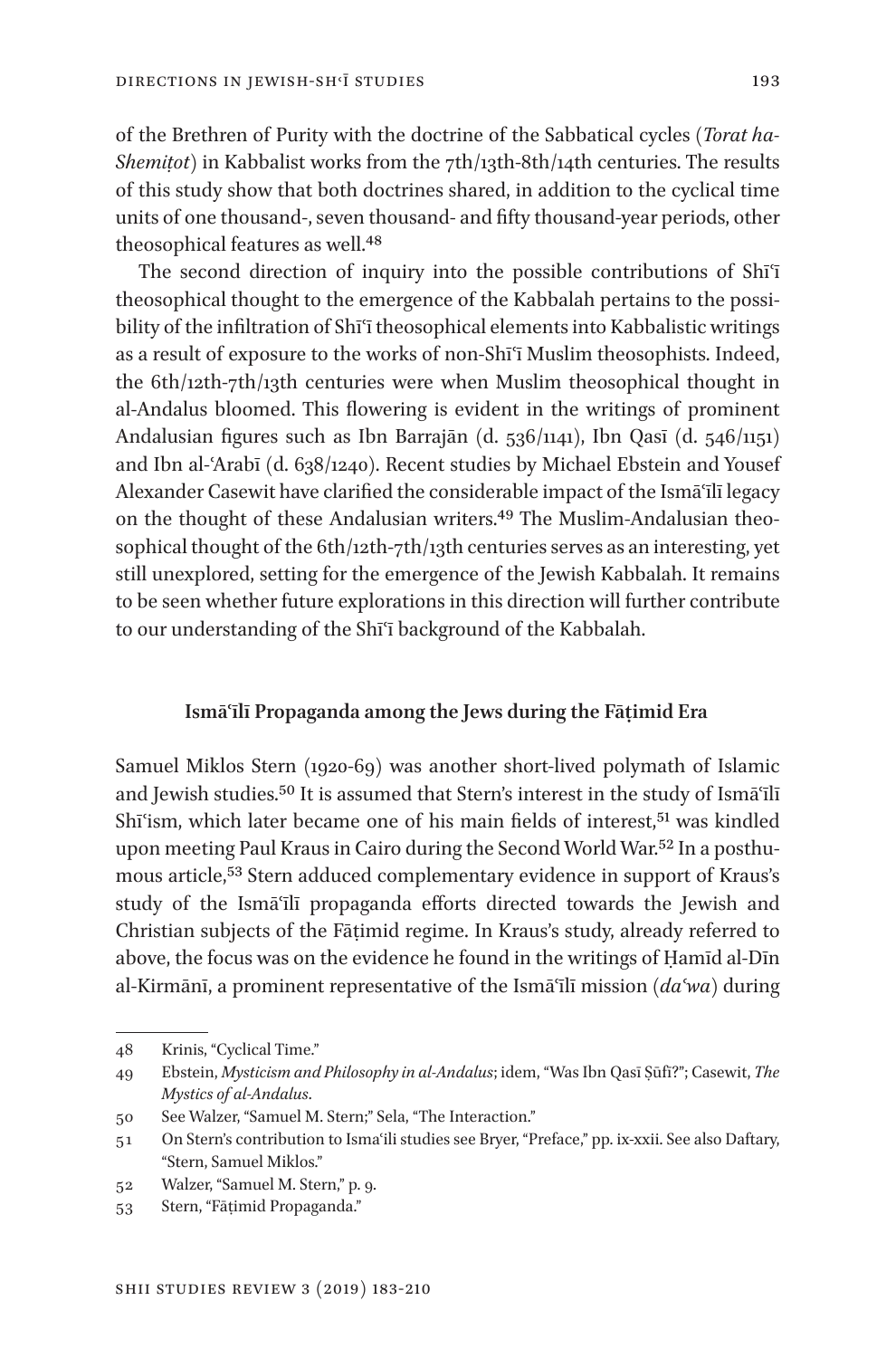the height of the Fāṭimid era. What distinguishes al-Kirmānī's quotations brought by Kraus from the many other examples of Ismāʿīlī esoteric interpretation (*taʾwīl*) based on Biblical verses and narratives, is the use of transliterations from Hebrew and Syriac. This uncommon feature suggests that this special kind of Ismāʿīlī interpretation might have been directed also to non-Muslim audiences, i.e. Jews and Christians.54 The material brought by Kraus shows that Ismāʿīlī propaganda efforts, as represented in al-Kirmānī's writings, reflect two directions, which are, from the Ismāʿīlī point of view, complementary. The first is typical of Muslim polemical and propagandist discourse in general: the Muslim speaker adduces evidence for Muhammad's divine mission from the holy scriptures of the Jews and the Christians. The second direction deviates from the general Muslim discourse: the speaker adduces, from the same sources, evidence for the messianic status of the "master of the age" (*ṣāḥib al-waqt*), i.e. the Ismāʿīlī *imam* who was in that period identical with the current Fāṭimid ruler (al-Ḥākim bi-Amr Allāh in al-Kirmānī's case).55 In this context, Stern's novel contribution lies in the relevant evidence that he found in the writings of the Karaite Bible commentator Yefet ben ʿAlī (Heb. ʿEli, the father of the above-mentioned Levi ben Yefet).56 Yefet's commentary on Daniel attests to the same specific Ismāʿīlī-Fāṭimid propagandist discourse found in the writings of his younger contemporary al-Kirmānī.57

In the same article, Stern brings historical evidence for the forced participation of Jews in the public platform for Fāṭimid propaganda—the propaganda gatherings (*majālis al-naẓar*). Stern then continues to another passage from Yefet ben ʿAlī's commentary on Daniel, testifying to Yefet's aversion to this kind of forced meeting.58 Yet, in spite of his aversion, Yefet ben ʿAlī's exposure to Fāṭimid propaganda seems to have made an impact on his views. Thus, traces of the Ismāʿīlī version of the fundamental Shīʿī concept of God's Proof (*ḥujjat Allāh*)—which emphasizes the continuous and ever-present role of *daʿwa* from the earliest periods of history onward, can be found in Yefet ben ʿAlī's commentaries on the books of Proverbs and Job.59 As argued by Alfred Ivry,

<sup>54</sup> Mark R. Cohen and Sasson Somekh located additional evidence for Ismāʿīlī polemic efforts directed also to Jews in the Genizah. See Cohen and Somekh, "In the Court of Yaʿqūb ibn Killis." David Hollenberg, in his criticism of Stern's article, fails to take into account both the special nature of al-Kirmānī's use of transliterations and the evidence brought by Cohen and Somekh. See Hollenberg, "Disrobing Judges," pp. 132-34.

<sup>55</sup> Kraus, "Hebräische und syrische Zitate," 245ff. See also Stern, "Fāṭimid Propaganda," p. 93.

<sup>56</sup> On Yefet ben ʿAlī's achievements as a Bible commentator, see Polliack, "Major Trends," pp. 389-91.

<sup>57</sup> Stern, "Fāṭimid Propaganda," pp. 90-92.

<sup>58</sup> Ibid., pp. 94-95.

<sup>59</sup> See Erder, "The Karaites' Sadducee Dilemma," p. 201, n. 36.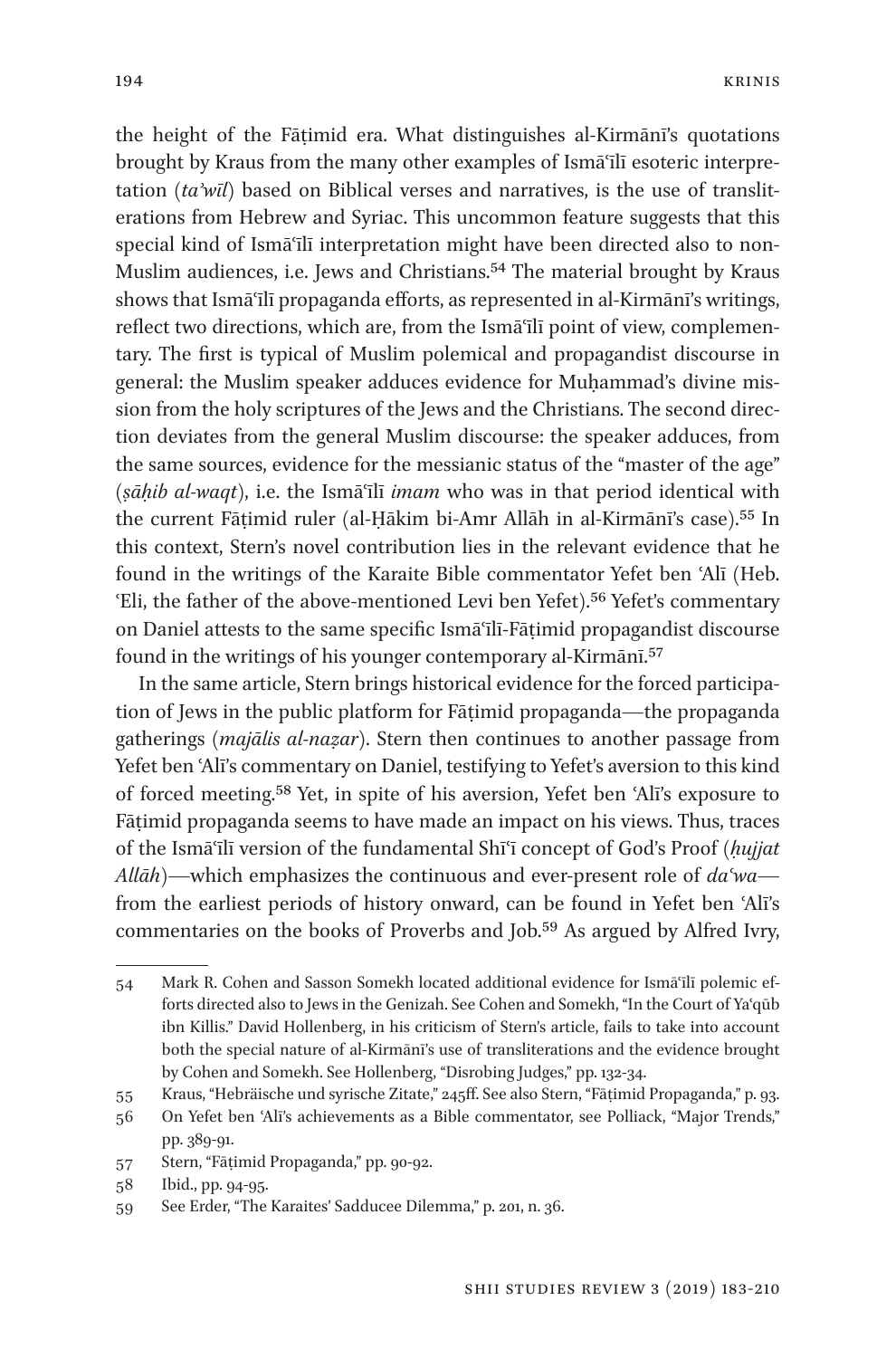traces of and responses to the Ismāʿīlī propagandist conceptions are perhaps also present in the works of Maimonides (d. 601/1204), the foremost representative of Rabbinic medieval Judaism, who immigrated to Egypt during the final years of Fātimid rule over this country.<sup>60</sup>

In the last generation Karaite studies have emerged as one of the most vibrant and dynamic fields of study of medieval Judeo-Arabic culture. One of the by-products of this dynamism is scholars' growing awareness of possible connections and affinities between Karaism and Shīʿīsm. The publication of some of the fruits of this awareness is expected in the near future.<sup>61</sup>

#### **"Jewish Ismāʿīlism" in Yemen**

Shlomo Pines (1908-90) made several quintessential contributions in the field of Jewish-Shīʿī Studies.62 One of these contributions is an article published in 1947 and dealing with *Bustān al-ʿuqūl* ("*The Garden of Intellects*"), a work from the middle of the 6th/12th century by the Jewish-Yemenite scholar Nethanael ibn al-Fayyūmī.63 In this article Pines demonstrated that Ismāʿīlī theology shaped Nethanael's thought in the same way that Islamic theology (*kalām*) and philosophy *( falsafa)* shaped the thought of other Jewish authors.

Pines's conclusions regarding the Ismāʿīlī background of Nethanael ibn al-Fayyūmī's work were revisited and reassessed by Ronald Kiener, in an article published in 1984.<sup>64</sup> Meanwhile, Georges Vajda, Franz Rosenthal and David Blumenthal further enriched our knowledge concerning the exposure of Jewish-Yemenite scholars to specific Ismāʿīlī notions in the period between the

<sup>60</sup> Ivry, "Ismā'īlī Theology and Maimonides' Philosophy," pp. 277, n. 22-23; 291-92.

<sup>61</sup> Leon Nemoy presented a hypothesis, later adopted and elaborated by Moshe Gil, that the name 'Karaites' (*qara*, pl. *qaraʾim*) is the Hebrew equivalent of the Arabic 'caller' (*dāʿī*, pl. *duʿāt*), in the specific meaning of the term exemplified most famously in the missionary propagandist order of the contemporary 3rd/9th-century Ismāʿīlī *daʿwa.* See Nemoy, *Karaite Anthology*, p. xvii; Gil, *A History of Palestine 634-1099*, p. 786; idem, "The Origins of the Karaites," pp. 109, 111. The recent and growing interest in the possible Shī<sup> $\tilde{t}$ </sup> context of the development of the Karaite movement is also reflected in the fact that presentations on this subject by Daniel Frank and Michael Pregill have been included in a recent conference of the American Association for Jewish Studies (December 2017). Yoram Erder is about to publish an article titled "Karaite Mourners of Zion in the Gaonic Period and the Shiʿa."

<sup>62</sup> On Pines's scholarly legacy in general see Stroumsa, "Shlomo Pines," pp. 205-11.

<sup>63</sup> Pines, "Nathanael ben al-Fayyumi."

<sup>64</sup> Kiener, "Jewish Ismā'ilism."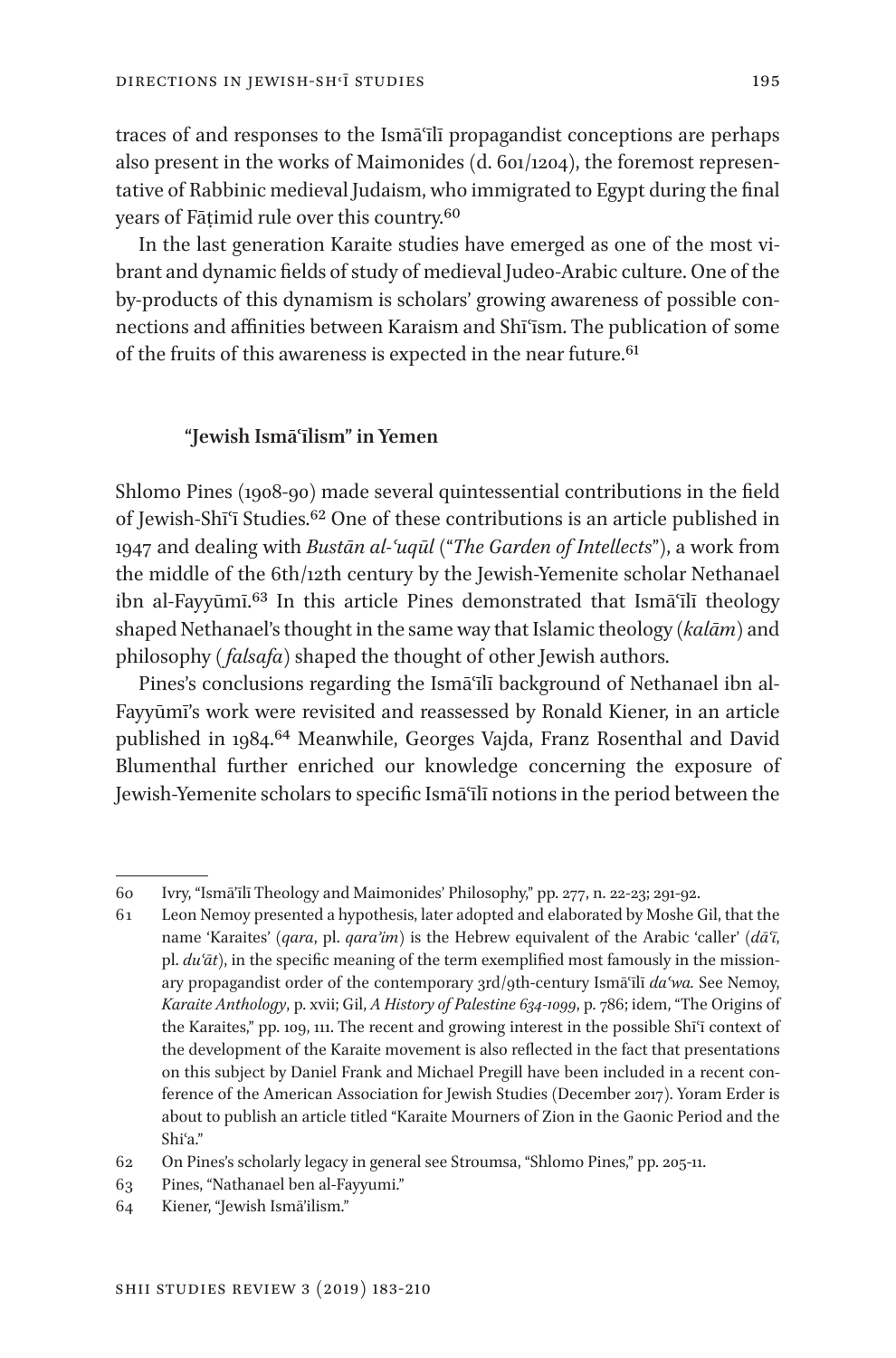6th/12th and the 9th/15th centuries.65 Taken together, the above-mentioned scholars' contributions, as well as later contributions by Y. Tzvi Langermann, 66 enable us to conclude that for Jewish-Yemenite scholars, Ismāʿīlī theology was considered not sectarian propaganda, but as one legitimate school among the many general theological and philosophical trends of their day. We further see that Jewish scholars were attracted to the cosmological-philosophical aspects of Ismāʿīlism. At the same time, they chose to ignore the theosophical-gnostic speculations that went hand in hand with cosmological-philosophical speculations in the literature of the Ṭayyibī-Ismāʿīlīs in Yemen in the same period. This selective attitude lies at the heart of the so-called "Jewish Ismāʿīlism"—a uncommitted affinity of Jewish thinkers to certain Ismāʿīlī conceptions.

### **The Question of the "Shīʿī** *Isrāʾīliyyāt***"**

Georges (Yehudah Aryeh) Vajda (1908-81) was another outstanding (as well as prolific) scholar who, like Pines, contributed in different ways to Jewish-Shīʿī Studies.67 In the last of his contributions, published in 1981, Vajda tackled the role of Biblical and post-Biblical Jewish traditions (*Isrāʾīliyyāt*) in Shīʿī literature.<sup>68</sup> Shedding light on the Jewish origins of several Shī<sup>t</sup>ī traditions taken from al-Kulaynī's *Uṣūl al-kāfī* ("*The Principles of Religion [ forming part of the Book of*] *Sufficiency*"), Vajda found only one example of specific Shīʿī employment of the *isrāʾīliyyat* segment of a tradition which distinguishes it from its parallels in Sunnī literature.69 The inquiry into whether the use of *isrāʾīliyyāt* material in Shīʿī *ḥadīth* literature received unique Shīʿī expressions is an important direction of inquiry in the context of Jewish-Shī'ī Studies.<sup>70</sup>

A breakthrough in this direction was made in 1995 by David Halperin, an expert in the field of ancient Jewish mysticism.71 Halperin based his study on a 13th/19th-century English translation of the second volume of an 11th/17thcentury Persian compilation—Muḥammad al-Bāqir al-Majlisī's *Ḥayāt al-qulūb*

<sup>65</sup> Vajda, "Un opuscule Ismaélien;" F. Rosenthal, "From the 'Unorthodox' Judaism;" Blumenthal, "An Example of Ismaili influence."

<sup>66</sup> Y.T. Langermann, "Cultural Contacts," pp. 282-83; idem, *Yemenite Midrash*, pp. xxvi-xxvii; idem, "A Marginalium."

<sup>67</sup> On Vajda in general see Touati and Rothschild, "Vajda, Georges."

<sup>68</sup> Vajda, "De quelques emprunts."

<sup>69</sup> Ibid. p. 47, 70. See the discussion in Bar-Asher, "La place du judaïsme," p. 77.

<sup>70</sup> See Rubin, *Between Bible and Qurāʾn*, General Index s.v. Shīʿa, Shīʿī.

<sup>71</sup> Halperin, "Hekhalot and Miʿrāj". See the preliminary remarks in this direction in Goldziher, "Neuplatonische und gnostische Elemente," pp. 326-28.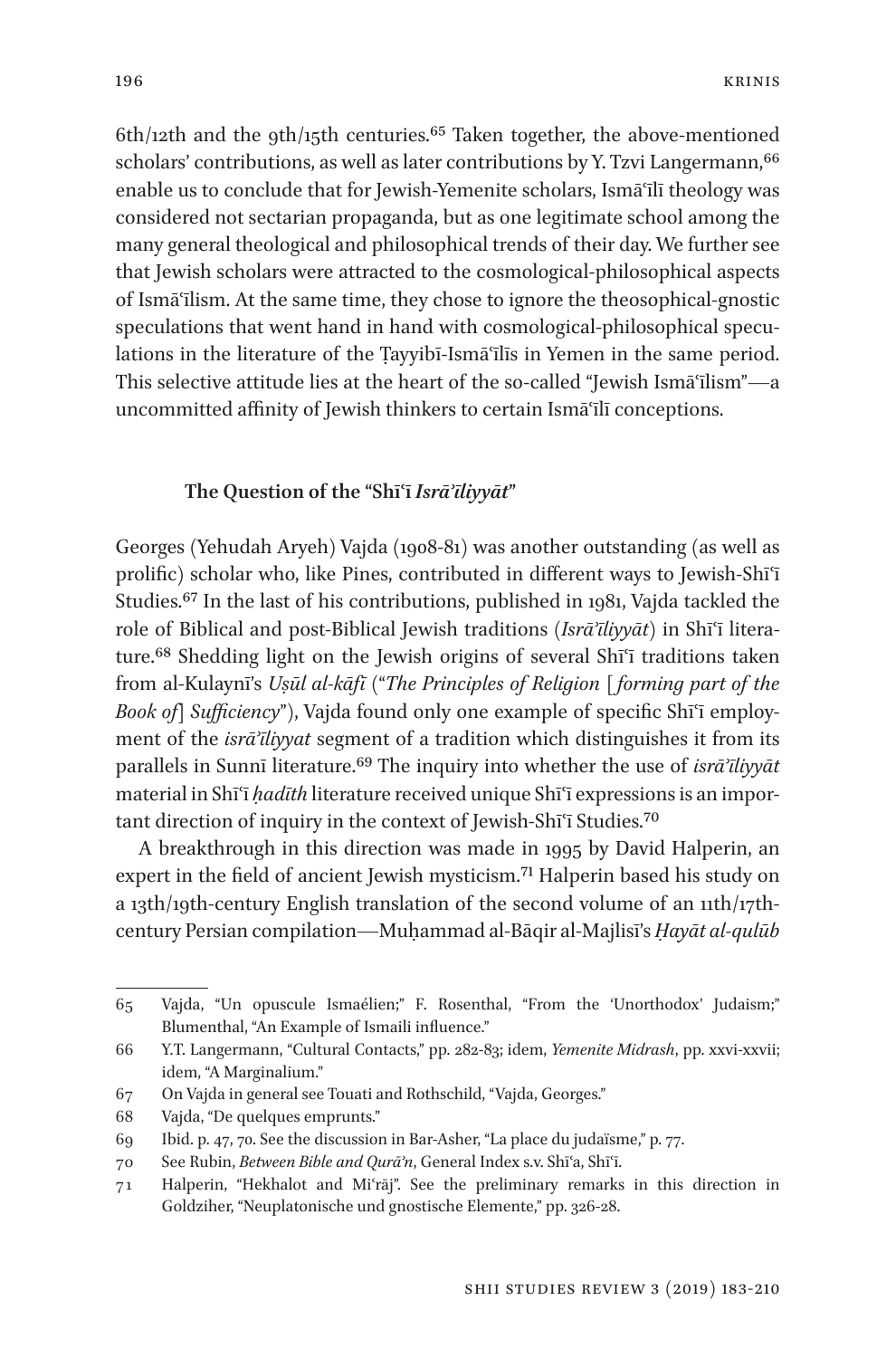("*Life of the Hearts*"). Working with this translated material, Halperin was nevertheless able to demonstrate that significant motifs of the traditional Shīʿī accounts of Muḥammad's heavenly journey (*miʿrāj*), motifs that are absent from Sunnī accounts, were appropriated by the Shīʿī traditionalists from accounts of heavenly journeys in Jewish mystical lore. Commenting on his findings, Halperin was impressed by the Shīʿī thinkers' "profound understanding of and sympathy for some of the teachings of the [Jewish] *midrashim* and the *Hekhalot*" [i. e. the Jewish genre dedicated to the heavenly journeys—E.K.].

Halperin's study has its shortcomings. His dependence on the English translation of al-Majlisī prevented him from tracing the original sources of the Shīʿī material under discussion. This material actually stems from Shīʿī *ḥadīth* literature of the 2nd/8th-4th/10th centuries, the central and earliest stratum of Shīʿī traditional literature.72 Yet, the significance of Haleprin's findings cannot be overestimated. They provide us with crucial evidence for the Jewish contribution to the formation of the early Shīʿī worldview. The ascension (*miʿrāj*) descriptions in early Shī'ī traditions pertain to one of the innermost and central teachings of the Shīʿī Imām doctrine: the relations between the celestial dimension of the Imāms and their historical-physical manifestation. Thus, the possibility, touched upon by Halperin, that early Jewish mysticism played a significant role in the development of this fundamental Shī'ī teaching, is illuminating. It can open new channels for understanding the affinities between Judaism and Shīʿism and the role played by ancient Jewish mystical traditions in the shaping of the early Shīʿī worldview. Unfortunately, it is symptomatic of the state of Jewish-Shīʿī studies that in the more than two decades that have passed since the publication of Halperin's study, no further attempt has been taken in this direction.

### **Conclusions**

The present article has sought to demonstrate that the field of Jewish-Shīʿī Studies is not a recent endeavour. It is firmly rooted in the studies of scholars from previous generations and goes back at least to the beginning of the 20th century. Nevertheless, the general awareness of scholars in both Jewish and Shīʿī Studies of mutual relations between the two traditions is still lacking. A clear testimony that Jewish-Shīʿī Studies are not fully acknowledged by the scholarly world can be found in the fact that they scarcely appear in the thriving academic genre of reference works, especially in comparison to

<sup>72</sup> See Krinis, *God's Chosen People*, pp. 296-97.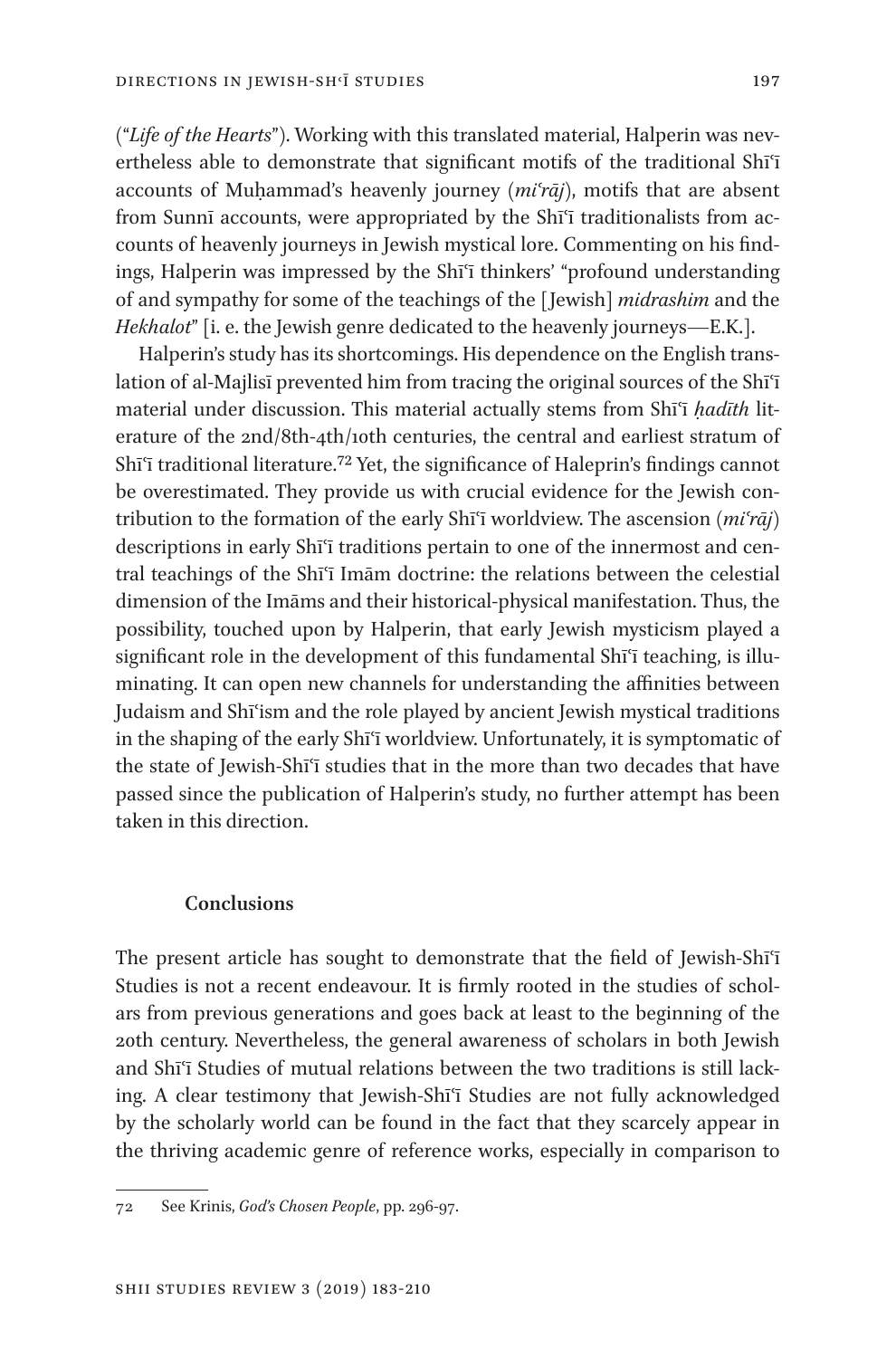Jewish-Ṣūfī studies. Whereas Jewish-Ṣūfī studies found their way into reference compilations already a few decades ago,<sup>73</sup> entries on Jewish-Shī'ī relations have appeared only in such books that were published in recent years. Thus, three relevant entries written by Vera Basch Moreen, Mohammad Ali Amir-Moezzi and Daniel De Smet were included in two recent publications.74 Turning to the prosperous industry of academic conferences and workshops, to the best of my knowledge, the first ever (and so far the only) workshop dedicated to Jewish-Shīʿī Studies was held at the Ruhr-Universität Bochum in December 2013.75

Thus, it is evident that in terms of attention and recognition from the academic community, Jewish-Shī'ī Studies still lag far behind other comparative Jewish-Muslim studies such as the above-mentioned Jewish-Ṣūfī studies and the more established fields of Jewish-Muslim *Kalām* studies and Jewish-Muslim *falsafa* studies. This phenomenon can be seen as a by-product of the great delay in the study of Shīʿism in the western academic world, the meagre attention dedicated to Shīʿī studies in western universities and the paucity of Shīʿī literature in their libraries and archives until a few decades ago.76 In these circumstances, only a few brilliant and remarkable scholars could make valuable contributions to this field in previous generations. These pioneering scholars (all Jews except Borisov) had considerable knowledge of Jewish and Judeo-Arabic literature and, at the same time, were among the few that showed a genuine interest in remote and uncultivated areas of the study of Islam such as the field of Shīʿism.

In the last 40 years, the Iranian revolution, on the political level, and the internet revolution, on the technological level, have dramatically improved the accessibility of Shīʿī sources worldwide. Subsequently, the study of the relations between Judaism and Shīʿism is now wide open to contributions by the rank-and-file members of the scholarly community. It seems that the field of Jewish-Shīʿī Studies is currently undergoing a transitional stage. On the one hand, because of the reasons specified above, it is no longer in its initial stage. On the other hand, it is still an underdeveloped and marginal academic field

<sup>73</sup> See, for example, Fenton, "Judaism and Sufism," pp. 1333-55; idem, "Judaism and Sufism," pp. 201-17; Hughes, "Mysticism: The Quest for Transcendence," pp. 219-34.

<sup>74</sup> Moreen, "Shiʿa and the Jews," pp. 355-59; Amir-Moezzi, "Shiʿism and Judaism," pp. 816-23; De Smet, "Ismaʿilism and Medieval Jewish," pp. 824-27.

<sup>75</sup> This one-day workshop was initiated by Paul B. Fenton and hosted by the Käte Hamburger Kolleg.

<sup>76</sup> See in this context Kohlberg, "Western Studies of Shīʿa Islam," pp. 31-44; Amir-Moezzi and Schmidtke, "Twelver Shīʿite Resources in Europe;" Daftary and Miskinzoda, "Preface," pp. xv-xvii.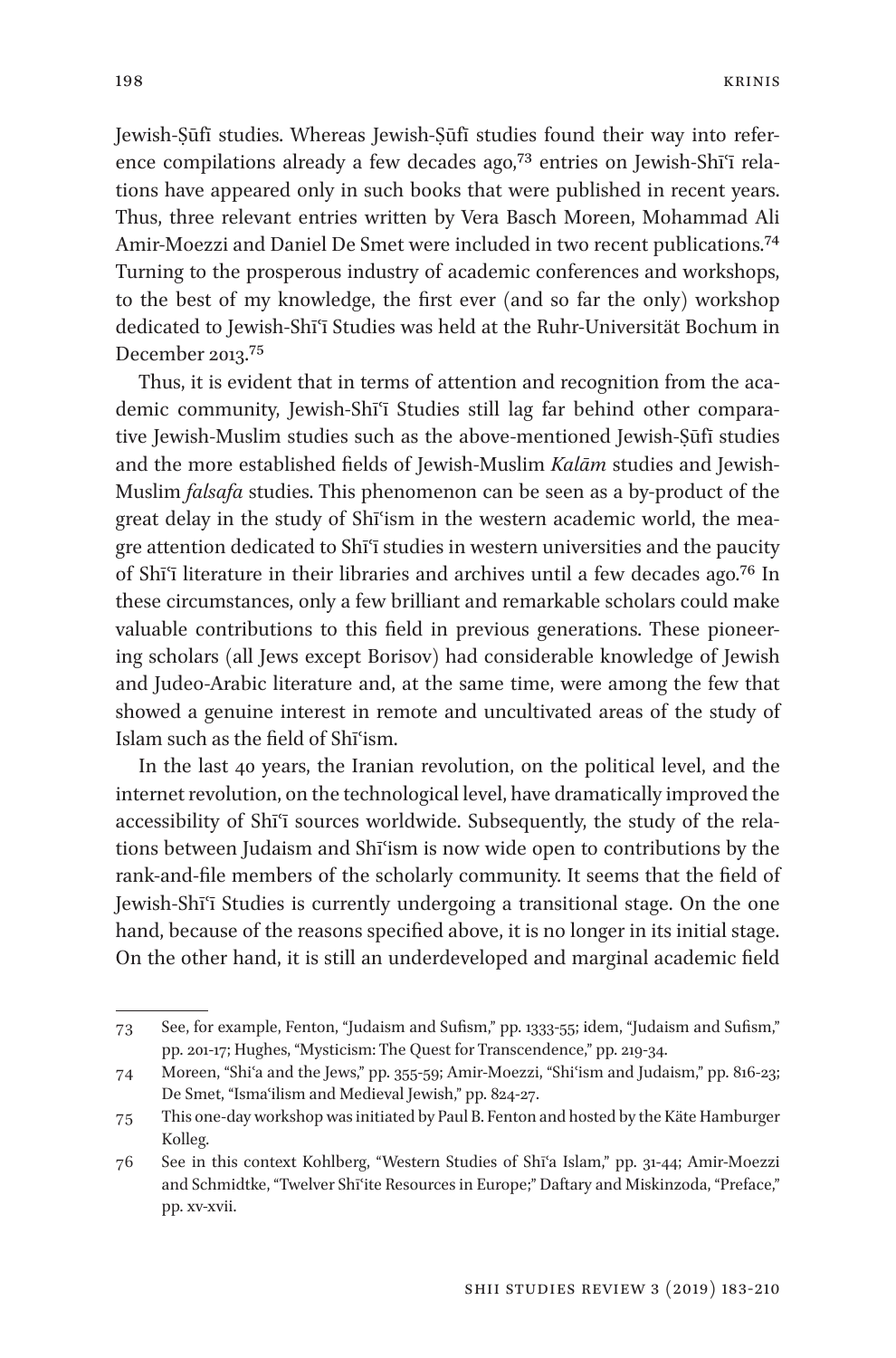of interest. At this point, it might be worthwhile to try and bring some coherence to this diversified field of study which so far seems to lack any common ground. In order to do so, I would like to offer a distinction between core issues that attest to the existence of unique features of Jewish-Shīʿī encounters, and non-unique and peripheral issues in the study of Jewish-Shīʿī relations. Thus, for example, in the context of inter-religious polemics, the claim that posits the descendants of ʿAlī, and the legitimate leadership of the current Imām among them, vis-à-vis the descendants of David, and the leadership of the Jewish Exilarch among them, is unique to Jewish-Shīʿī polemics.77 However, debates around questions such as the falsification (*taḥrīf*) and abrogation (*naskh*) of the Mosaic Torah, the divinity and imitability of the Qurʾān, the status of Muḥammad's mission and the signs of his prophecy, belong to the general Jewish-Islamic polemical discourse. So far, the study of Jewish-Muslim polemics has been dominated by a rather reductionist approach, one that curtails the discussion to the above-mentioned questions as well as to some other ones typical of the Sunnī polemical discourse. When it comes to the study of Jewish-Shīʿī polemics, scholars should be more aware of the distinction between the two aforementioned polemical currents and should seek to uncover claims that pertain to the (much less known and discussed) Jewish-Shīʿī polemical discourse.78 The same holds true for the closely-related issue of the "Shīʿī *Isrāʾīliyyāt*." David Hollenberg's *Beyond the Qurʾan: Early Ismāʿilī Taʾwīl and the Secrets of the Prophets*, published recently, has profound implications for the study of both "Shīʿī *Isrāʾīliyyāt*" and Jewish-Shīʿī polemical discourse. Hollenberg demonstrated in detail that the early Shī'ī treatment in general, and the Ismāʿilī treatment in particular, of both issues took its own course, one

Regarding intellectual tendencies shared by both Jewish and Shī'ī authors, such as Muʿtazilī *kalām* and Islamicate Neoplatonism, here again, scholars' primary task in the context of Jewish-Shīʿī Studies should be to try and explore

that differed considerably from the mainstream Sunnī one.79

<sup>77</sup> This claim is first attested in a polemic piece in the writings of al-Qāsim b. Ibrāhīm (d. 246/860), where he attacks the Jewish institution of the Exilarch using typically  $\text{Shi}^{\text{T}}$ terms and concepts. See Pines, "Une notice sur les Rech Galuta." An English translation of this piece can be found in Stillman, *The Jews of Arab Lands*, pp. 176-79. See also Wasserstrom, *Between Muslim and Jew*, pp. 101, 104, 108-16; Adang, *Muslim Writers*, p. 90.

<sup>78</sup> See for example the discussion in Krinis, *God's Chosen People*, pp. 75-79.

<sup>79</sup> Hollenberg, *Beyond the Qurʾan*, pp. 100-25. See also Hollenberg, "Disrobing Judges," pp. 127-45. On the other hand, the general picture that has emerged so far from the study of much later (11th/17th-13th/19th centuries) Imāmī-Shīʿī literature, points to a proximity and dependence of Shī'ī anti-Jewish polemic works on the mainstream Muslim polemic discourse. See Moreen, "A Shīʿī-Jewish Debate"; idem, "Risāla-yi Ṣawāʿiq al-Yahūd"; Tsadik, "Religious Disputations"; Halft, "Ismāʿīl Qazvīnī."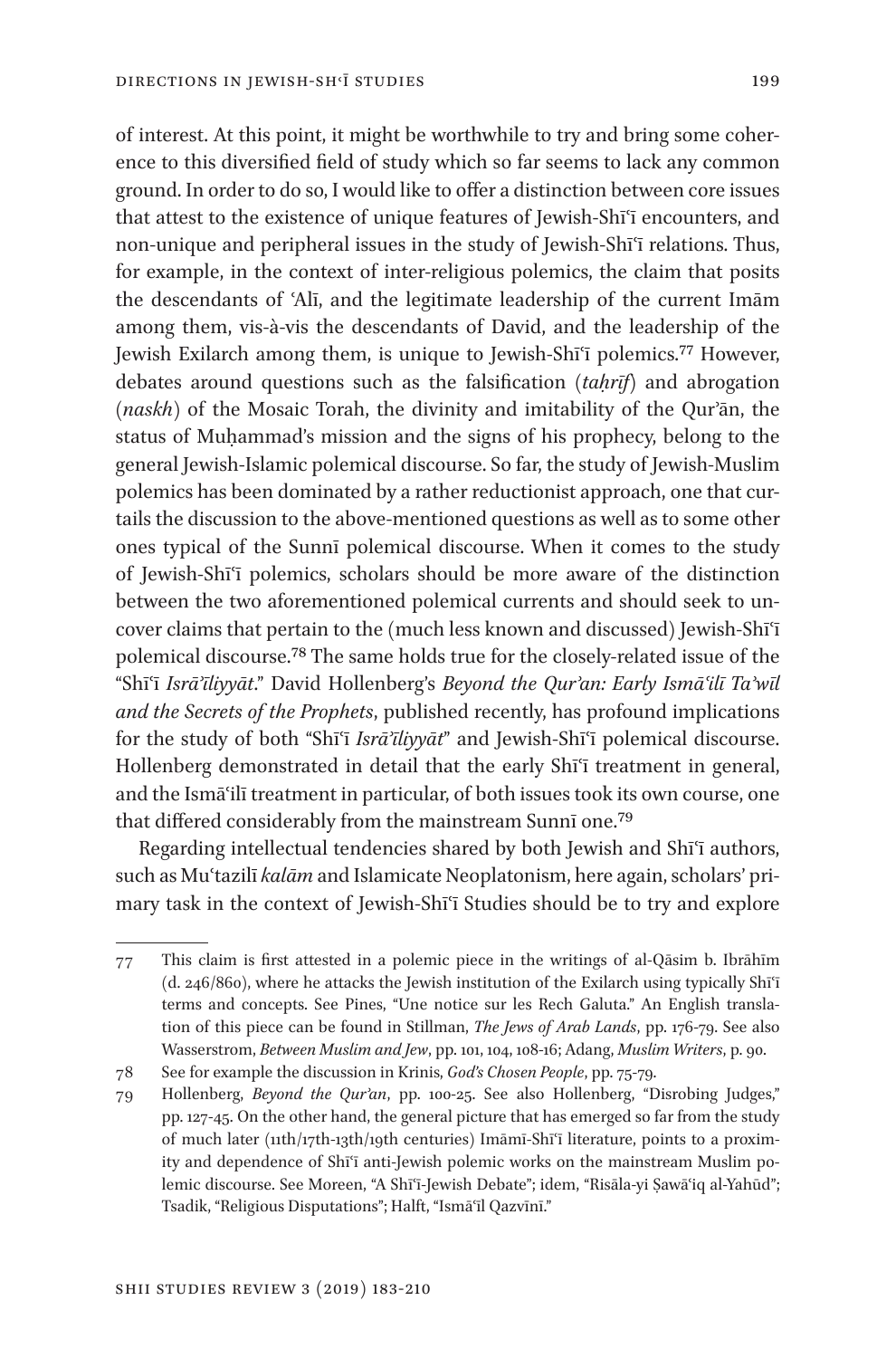what made the Jewish and Shī<sup> $\tau$ </sup> discourses distinctive from the hegemonic one. We have seen above that, regarding the Mu'tazilī discourse, Wilferd Madelung has recently located such shared distinctiveness in the issue of leadership. As to the Neoplatonist tendency, I argued recently that the great interest in the overlaps between Jewish and Shīʿī formulations lies not in its strictly philosophical implications, but in its theosophical undertones. In some Ismāʿilī, as well as Jewish Kabbalistic, works we can locate a kind of subversive attitude, one that interweaves conceptions and elements typical of the Neoplatonist vocabulary with apocalyptical and messianic conceptions and aspirations.80 It is in this shared subversive attitude that some Jewish and Shīʿī Neoplatonist elucidations are to be distinguished from the hegemonic Neoplatonist discourse in Islamicate culture.

One of the hallmarks of the historical consciousness of the hegemonic Sunnī camp in Islam is the way Islam is perceived by the adherents of this camp as a victorious, triumphant religion. According to this prevailing attitude, God's intent in history, His favouring of the young emerging religion and His preference of the Muslim community over the other and older religious communities, has been manifestly realized in history with the successes of early Muslims: their great victories over their enemies from within and without and the rapid spread of the authority of their religion. Furthermore, according to the Sunnīs, the first generation of Islam—the prophet of Islam and his immediate companions and successors *(sahāba, ashāb*), with their superior qualities *( faḍāʾil)* embodied the perfect religious community in history.81 In this generational group, there was no gap between the ideal and its realization. Thus, it serves as a role model and a source of guidance to the following generations of Muslims.82

For most of the early Shīʿīs, among them the adherents of the Imāmī and Ismāʿilī branches, this kind of prevailing Muslim historical consciousness constituted an anathema. The dominant early Shīʿī worldview was based on the tension between the hidden and internal (*bāṭin*) and the manifest and external

<sup>80</sup> Krinis, "The Philosophical and Theosophical Interpretations," pp. 402-8; idem, "Cyclical Time," pp. 73-88.

<sup>81</sup> The representative tradition in this context is "The most excellent people are my generation, then those following them, then those [who follow those] following them" (*khayr al-nās qarnī thumma lladhīna yalūnahum thumma lladhīna yalūnahum*). See the discussion in Kohlberg, "Some Imāmī-Shīʿī Views on the *Ṣaḥaba*," p. 149.

<sup>82</sup> The representative tradition in this context is "My companions are like lodestars, by imitating them you will find the right path" (*aṣḥābī kaʾl-nujūm bi-ayyihim iqtadaytum ihtadaytum*). See the discussion in Kohlberg, "Some Imāmī-Shīʿī Views on the *Ṣaḥaba*," pp. 158-60. On the central role of the conception of the *Ṣaḥaba* in the articulation of Sunnī Islam see: Lucas, *Constructive Critics*, pp. 18-20, 221-85.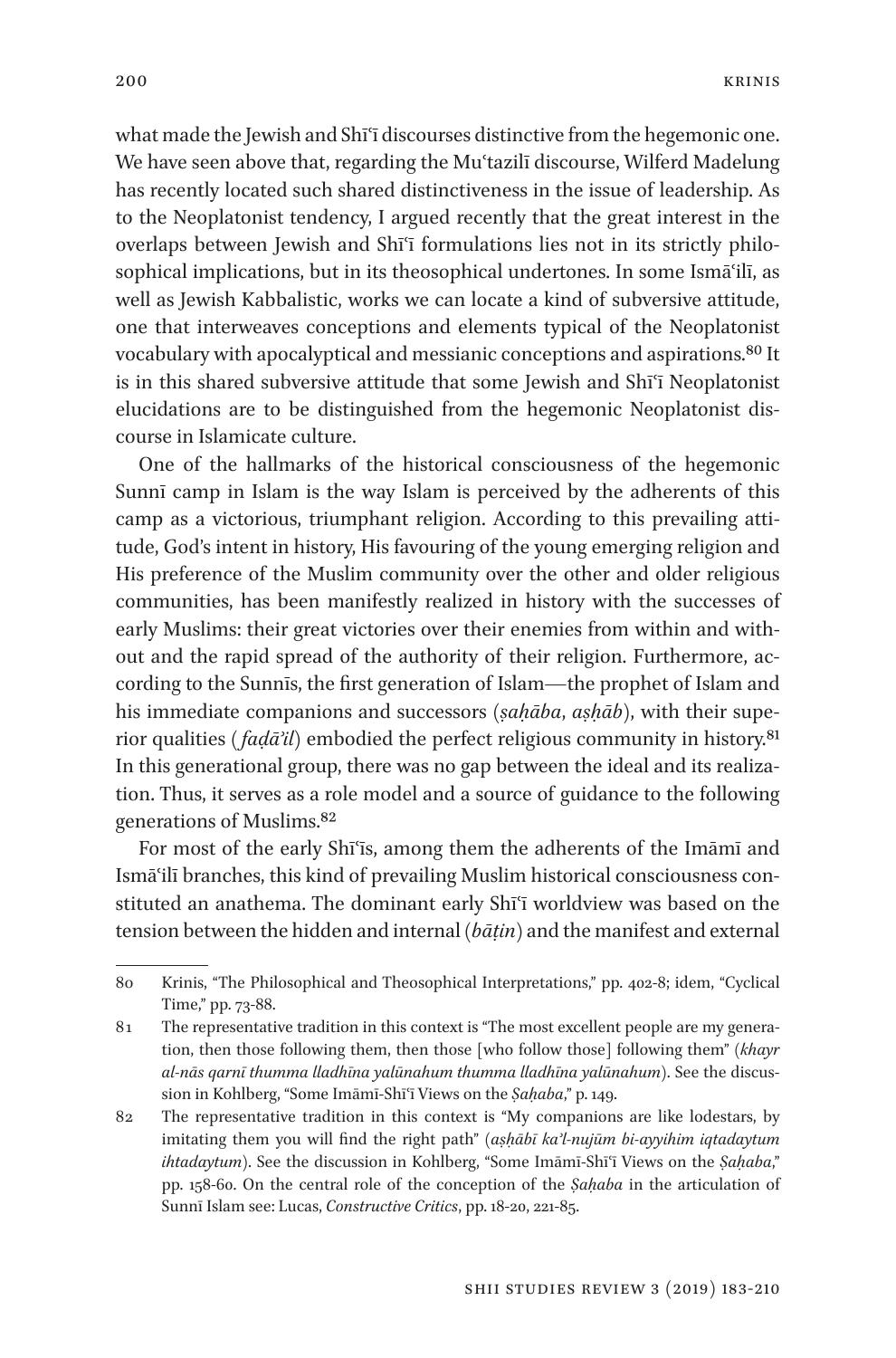(*ẓāhir*), where the hidden prevails over the manifest. This holds true for the historical arena, as well.83 For early Shīʿīs, the grand successes of the Muslims in the belligerent realms of battle and conquests, and the accumulation of worldly power, wealth and authority, were but a mere façade covering their inherent treason. Their treason was their failure to acknowledge the status of ʿAlī and his family as the sole legitimate successors of Muḥammad in the leadership of the Islamic community. According to the Shī'ī view, Muhammad's companions played a major role in this treason,<sup>84</sup> so their generation stood out as the embodiment of the striking discrepancy between the ideal and its realization in Islamic history. Only the Shīʿīs themselves, who constitute a small minority among the first generation of Muslims and the following ones, adhered to the authentic message of Islam, consequently becoming despised and persecuted by the majority of the Muslims. Furthermore, the Shīʿīs projected this imbalance of power onto history's earlier ages. Throughout history, the groups favoured by God, those who conveyed His authentic message, found themselves in the position of a persecuted small minority while the prevailing hegemonic force was in the hand of their oppressors, the collective embodiment of the wrongdoers.85 The Shīʿī writers identified these persecuted minority groups of past ages, such as the descendants of Seth (oppressed by the descendants of Cain) and the people of Israel (oppressed by Pharaoh and the Egyptians) as predecessors of the oppressed Shīʿīs in the Islamic age.86

Thus, the Shīʿī interpretation of history made itself distinct by underscoring the striking discrepancy between history's inner dimension, where the intact status of "the chosen" belongs to the powerless groups, and its outer dimension, where these groups are oppressed by those who rely on their worldly gains and successes. It seems to me that this specific interpretation of history is highly important in the context of the affinities between early Shī'ī thought and some trends in Jewish medieval thought. The Jews of that age also found themselves in a prolonged position of inferiority, while holding fast to their historical selfconsciousness as God's chosen people. There is a similarity in the position of the Jews and the early Shīʿīs as groups acutely aware of their inherent chosenness and superiority, as well as their manifest humiliation and inferiority. This prolonged discrepancy and immense tension between the chosen status of their group and its actual inferior situation, is crucial for Jewish and Shīʿī

<sup>83</sup> Amir-Moezzi, *The Spirituality of Shi'i Islam*, pp. 281-83.

<sup>84</sup> See Kohlberg, "Some Imāmī-Shīʿī Views on the *Ṣaḥaba*."

<sup>85</sup> Kohlberg, "In Praise of the Few," pp. 289-96.

<sup>86</sup> See Kohlberg, "Some Shīʿī Views of the Antediluvian World;" Bar-Asher, "La place du judaïsme," pp. 68-76.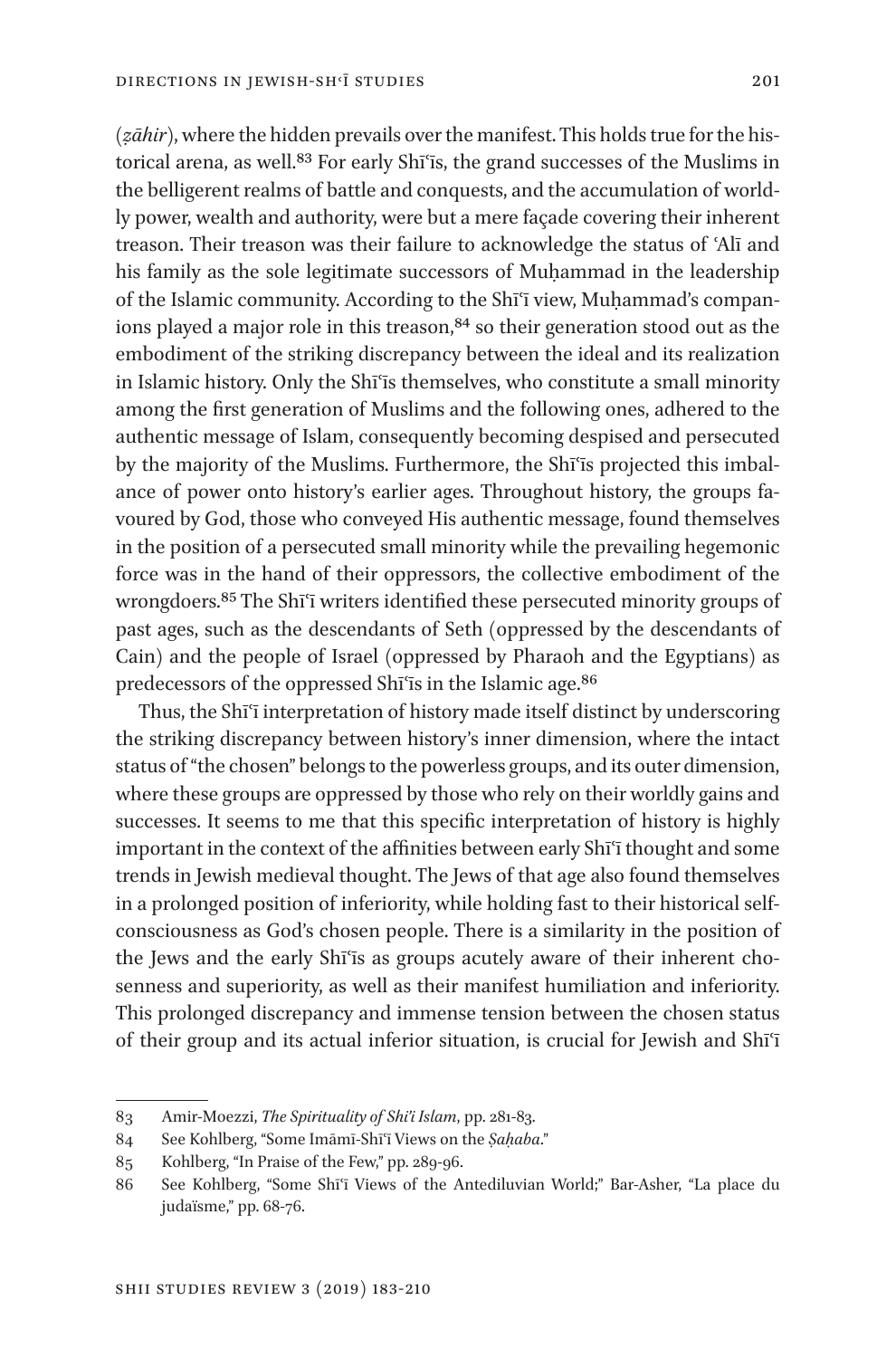thinkers. For them it attests to the discrepancy between history's inner dimension, in which their group's status as God's chosen ones remains secure and unshaken, and its outer dimension, in which most if not all indicators on the surface point to the contrary conclusion.<sup>87</sup> Here lies the basic explanation for the points of affinity in some expressions of meta-historical and theosophical modes of thought in Jewish and Shīʿī literature. Moreover, for us scholars, here also lies a main justification for viewing the comparative study of Jewish and Shīʿī thought as a distinctive field. Although this field occasionally overlaps with other fields pertaining to the comparative study of Judaism and Islam, scholars should be careful to avoid reducing it to anyone of them, and continue to seek to establish its distinctiveness.

#### **Acknowledgement**

I would like to thank the scholars who commented on drafts of the article: Meir Bar-Asher, Etan Kohlberg, Daniel J. Lasker, Yoram Erder, Omer Michaelis and Sarah Stroumsa. I am further indebted to the two anonymous readers for their useful comments.

### **Bibliography**

- Abdulsater, Hussein Ali, *Shiʿi Doctrine, Muʿtazili Theology—al-Sharīf al-Murtaḍā and Imami Discourse*, Edinburgh: Edinburgh University Press, 2017.
- Adang, Camilla, *Muslim Writers on Judaism and the Hebrew Bible: From Ibn Rabban to Ibn Hazm*, Leiden: Brill, 1996.
- Amir-Moezzi, Mohammad Ali, "Shi'ism and Judaism: A Relation Marked by Paradox," *A History of Jewish-Muslim Relations: From the Origins to the Present Day*, ed. Abdelwahab Meddeb and Benjamin Stora, Princeton: Princeton University Press, 2013, pp. 816-23.
- Amir-Moezzi, Mohammad Ali, *The Spirituality of Shiʿi Islam: Beliefs and Practices*, London: I.B. Tauris, 2011.
- Amir-Moezzi, Mohammad Ali, and Schmidtke Sabine, "Twelver Shīʿite Resources in Europe," *Journal Asiatique* 285 (1997), pp. 73-122.
- Asatryan, Mushegh, *Controversies in Formative Shiʿi Islam: The Ghulat Muslims and Their Belief*, London: I.B. Tauris, 2017.

<sup>87</sup> See Krinis, "*Galut* and *Ghayba*," pp. 245-63, 265-76, 292-94.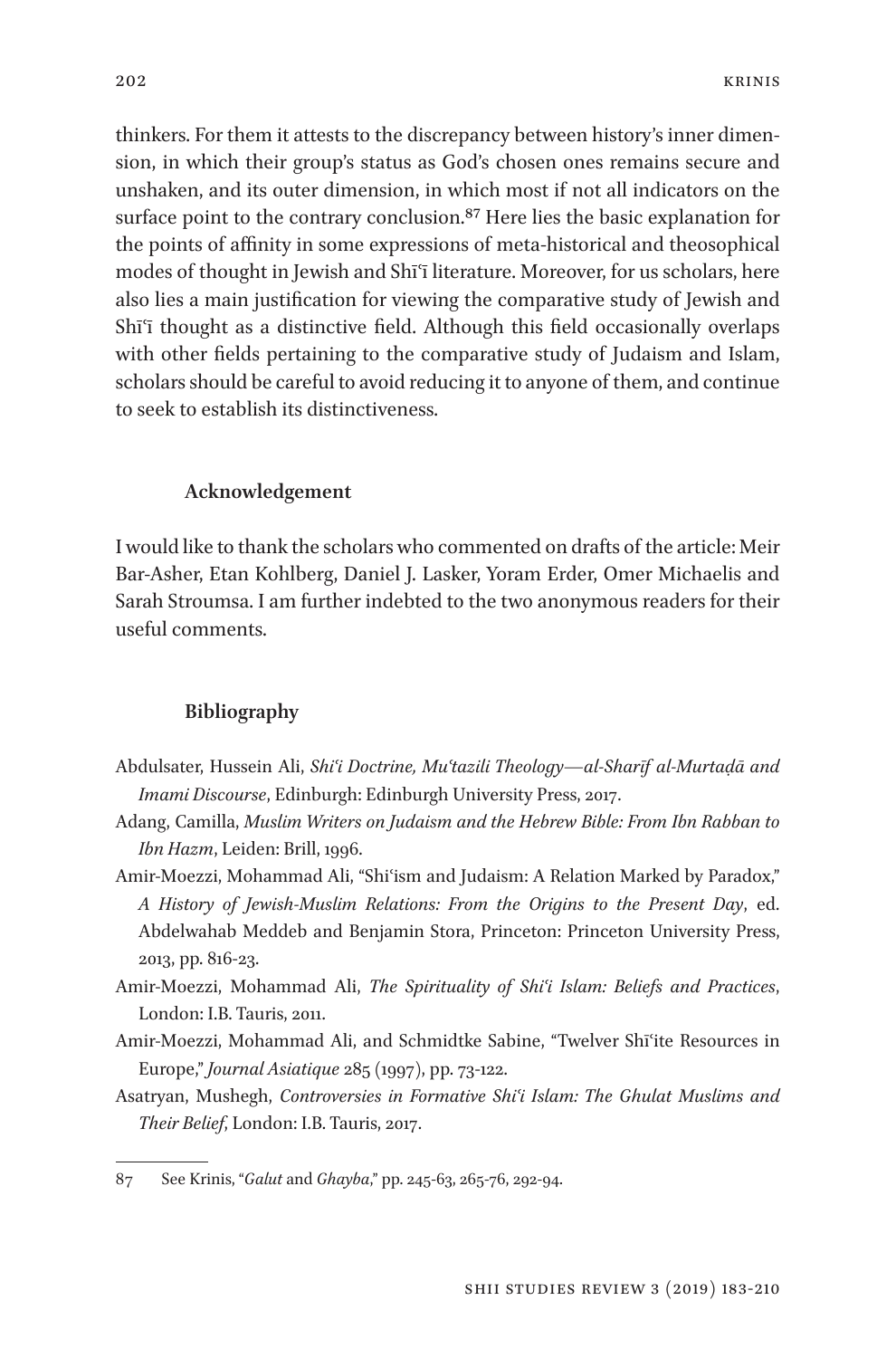- Bar Asher, Meir Michael, "La place du judaïsme et des juifs dans le shīʿisme duodécimain," *Islam: identité et altérité—Hommage au Père Guy Monnot o.p.*, ed. Mohammad Ali Amir-Moezzi, Turnhout: Brepols, 2013, pp. 57-82.
- Blumenthal, David R., "An Example of Ismaili Influence in Post-Maimonidean Yemen," *Studies in Judaism and Islam Presented to Shelomo Dov Goitein*, ed. Shelomo Morag, Issachar Ben-Ami and Norman A. Stillman, Jerusalem: Magnes, 1981, pp. 155-74.
- Borisov, Andrei Iakovlevič, "On the Point of Departure of Solomon ibn Gabirol's Voluntarism," *Izvestiia Akademii Nauk SSSR, Otdelenie obščestvennyx nauk*, Moscow–Leningrad, 1933, pp. 755-68 [Russian].
- Borisov, Andrei Iakovlevič, "Muʿtazilī Manuscripts of the State Public Library in Leningrad," *Bibliografiia Vostoka* 8-9 (1935), pp. 69-95 [Russian].
- Borisov, Andrei Iakovlevič, "On the Muʿtazilī Manuscripts Discovered in Leningrad and on Their Significance for the History of Islamic Thought," *Trudy Pervoi sessii arabistov* (1937), pp. 113-25 [Russian].
- Borisov, Andrei Iakovlevič, "Problems in the Study of the *Theology of Aristotle*," *Materials and Studies on the History of Neoplatonism in the Medieval East*, ed. Klavdiia Borisovna Starkova, *Pravoslavnyi Palestinskii Sbornik* 99 (36), 2002, pp. 14- 116 [Russian].
- Borisov, Iakovlevič Borisov, "The Arabic Original of the Latin Version of the so-called *Theology of Aristotle*," *Zapiski kollegii vostokovedov* 5 (1930 [dated September 1929]), pp. 83-98 [Russian].
- Bryer, David R.W., "Preface: An Analysis of Samuel M. Stern's Writings on Ismāʿīlism," in S.M. Stern, *Studies in Early Ismāʿīlism*, Jerusalem and Leiden: Brill-Magnes Press, 1983, pp. ix-xxii.
- Casewit, Yousef A., *The Mystics of al-Andalus: Ibn Barrajān and Islamic Thought in the Twelfth Century*, Cambridge: Cambridge University Press, 2017.
- Cohen, Mark R. and Somekh, Sasson, "In the Court of Yaʿqūb ibn Killis: A Fragment from the Cairo Geniza," *Jewish Quarterly Review* 80 (1990), pp. 283-314.
- Conrad, Lawrence I., "Ignaz Goldziher on Ernest Renan: From Orientalist Philology to the Study of Islam," *The Jewish Discovery of Islam: Studies in Honor of Bernard Lewis*, ed. Martin Kramer, Tel Aviv: Moshe Dayan Center for Middle Eastern and African Studies, 1999, pp. 137-80.
- Daftary, Farhad, and Miskinzoda, Gurdofarid, "Preface," *The Study of Shiʿi Islam: History, Theology and Law*, ed. F. Daftary and G. Miskinzoda, London: I.B. Tauris, 2014, pp. xv-xviii.
- Daftary, Farhad, "Stern, Samuel Miklos," *Encyclopaedia Iranica*, www.iranicaonline. org/articles/stern-samuel.
- De Smet, Daniel, "Ismaʿilism and Medieval Jewish Thought in Islamic Territories," *A History of Jewish-Muslim Relations: From the Origins to the Present Day*, ed.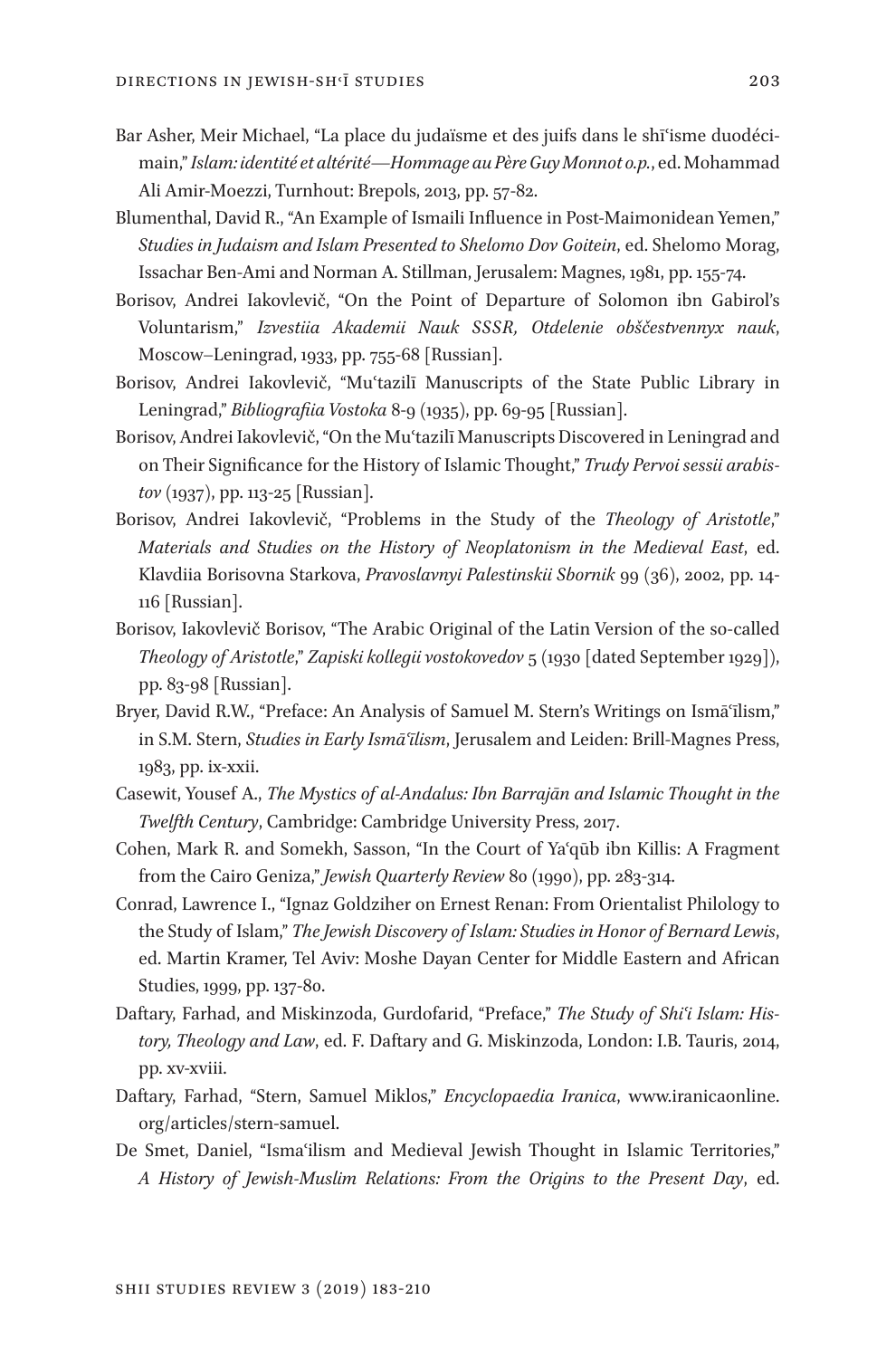Abdelwahab Meddeb and Benjamin Stora, Princeton: Princeton University Press, 2013, pp. 824-27.

- De Smet, Daniel, *La quiétude de l'intellect: Néoplatonisme et gnose ismaélienne dans l'oeuvre de Ḥamīd ad-Dīn al-Kirmānī (Xe/XIes)*, Leuven: Peeters, 1995.
- De Smet, Daniel and Van Reeth, Jan M.F., "Les citations bibliques dans l'oeuvre du dāʿī Ismaélien Ḥamīd ad-Dīn al-Kirmānī," *Law, Christianity and Modernism in Islamic Society*, ed. Urbain Vermeulen and Jan M.F. Van Reeth, Leuven: Peeters, 1998, pp. 147-60.
- Ebstein, Michael, *Mysticism and Philosophy in al-Andalus: Ibn Masarra, Ibn al-'Arabī and the Ismāʿīlī Tradition*, Leiden: Brill, 2014.
- Ebstein, Michael, "The Word of God and the Divine Will: Ismāʿīlī Traces in Andalusī Mysticism," *Jerusalem Studies in Arabic and Islam* 39 (2012), pp. 247-302.
- Ebstein, Michael, "Was Ibn Qasī Ṣūfī?," *Studia Islamica* 110 (2015), pp. 196-232.
- Ebstein, Michael and Weiss, Tzahi, "A Drama in Heaven: 'Emanation on the Left' in Kabbalah and a Parallel Cosmogonic Myth in Ismaʿili Literature," *History of Religions* 55 (2015), pp. 148-71.
- Erder, Yoram, "The Doctrine of Abū ʿIsā al-Iṣfahānī and its Sources," *Jerusalem Studies in Arabic and Islam* 20 (1996), pp. 168-99.
- Erder, Yoram, "The Karaites' Sadducee Dilemma," *Israel Oriental Studies* 14 (1994), pp. 195-226.
- Fenton, Paul B., *A Tentative Hand List of Judeo-Arabic Manuscripts in Leningrad*, Jerusalem: Ben-Zvi Institute, 1991 [Hebrew].
- Fenton, Paul B., "Georges Vajda's Contribution to the Study of Kabbalah," *Modern Jewish Scholarship in Hungary: The "Science of Judaism" Between East and West*, ed. Tamás Turán and Carsten Wilke, Oldenbourg: de Gruyter, 2016, pp. 306-25.
- Fenton, Paul. B., "Judaism and Sufism," *History of Islamic Philosophy*, ed. Seyyed Hossein Nasr and Oliver Leaman, London-New York: Routledge, 1996, pp. 1333-55.
- Fenton, Paul. B., "Judaism and Sufism," *The Cambridge Companion to Medieval Jewish Philosophy*, ed. Daniel H. Frank and Oliver Leaman, Cambridge: Cambridge University Press, 2003, pp. 201-17.
- Fenton, Paul B., "The Arabic and Hebrew Versions of the Theology of Aristotle," *Pseudo-Aristotle in the Middle Ages: The Theology and Other Texts*, ed. Jill Kraye, Charles B. Schmitt and William F. Ryan, London: The Warburg Institute, 1986, pp. 241-64.
- Franklin, Arnold E., *This Noble House: Jewish Descendants of King David in the Medieval Islamic East*, Philadelphia: University of Pennsylvania Press, 2012.
- Friedlander, Israel, "ʿAbdallāh ibn Sabā, der Begründer der Šīʿa, und sein jüdischer Ursprung," *Zeitschrift für Assyriologie* 23 (1909) pp. 296-327; 24 (1910), pp. 1-46.
- Friedlander, Israel, "Jewish-Arabic Studies: Shiitic Elements in Jewish Sectarianism," *The Jewish Quarterly Review*, N.S. 1.2 (Oct., 1910), pp. 183-215; 2.4 (Apr., 1912), pp. 481- 516; 3.2 (Oct., 1912), pp. 235-300.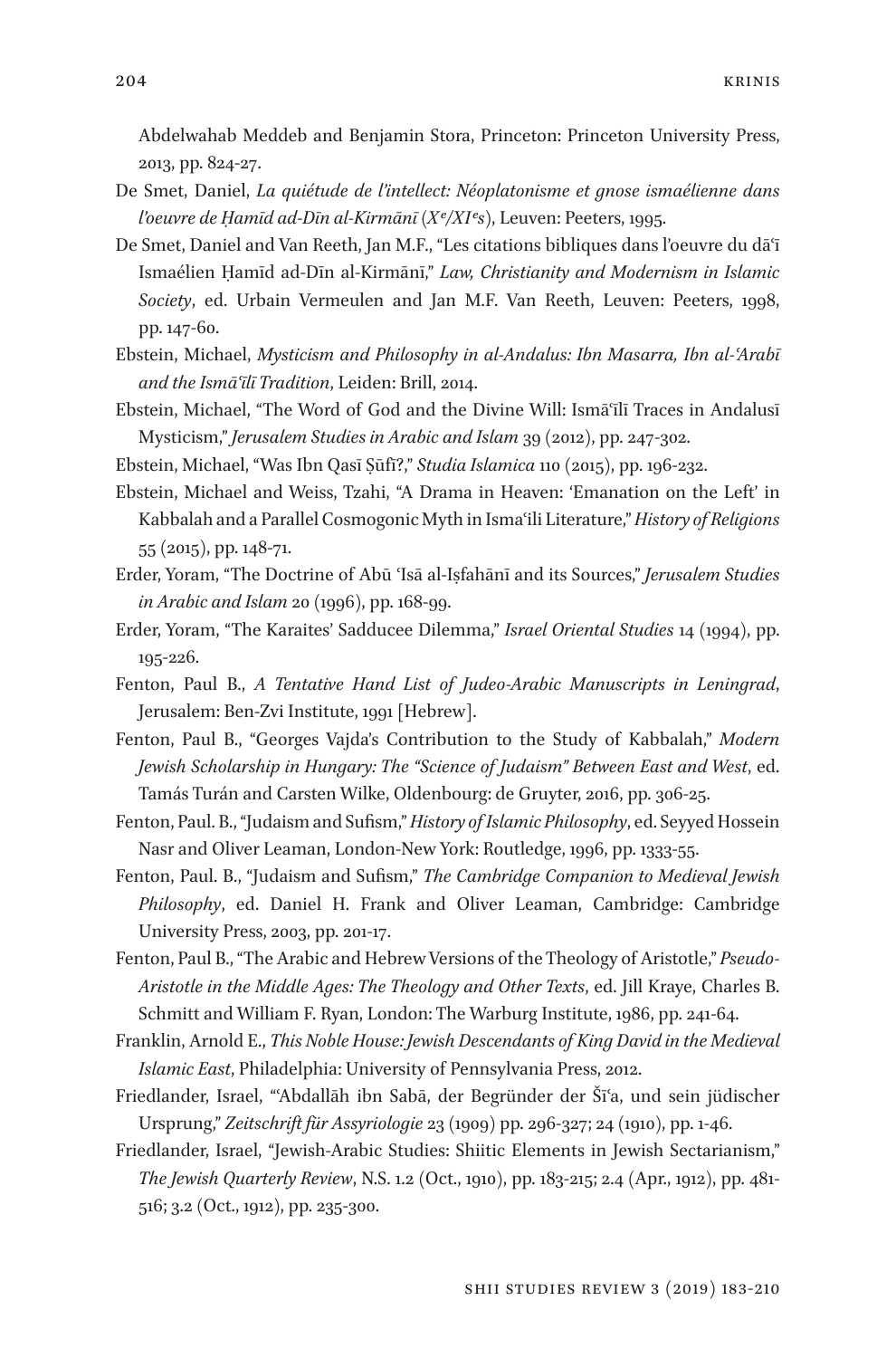- Friedlander, Israel, "The Heterodoxies of the Shiites in the Presentation of Ibn Ḥazm," *Journal of the American Oriental Society* 28 (1907), pp. 1-80; 29 (1908), pp. 1-183.
- Friedman, Yaron, *The Nuṣayrī-ʿAlawīs—An Introduction to the Religion, History and Identity of the Leading Minority in Syria*, Leiden: Brill, 2010.
- Gavarin, Martel, "The Conception of Time in the Works of Rabbi ʿAzriel," *Jerusalem Studies in Jewish Thought* 6 (1987), pp. 309-36 [Hebrew].
- Gil, Moshe, *A History of Palestine 634-1099*, Cambridge: Cambridge University Press, 1992.
- Gil, Moshe, "The Origins of the Karaites," *Karaite Judaism: A Guide to its History and Literary Sources*, ed. M. Polliack, Leiden: Brill, 2003, pp. 73-118.
- Goldreich, Amos, "The Theology of the ʿIyyun Circle and a Possible Source of the Term '*Aḥdut Shava*'," *Jerusalem Studies in Jewish Thought* 6 (1987), pp. 141-56 [Hebrew].
- Goldziher, Ignaz, "Al-Hidāja ʾilā Farāʾid al-Qulūb des Bachja ihn Josēf ihn Paqūda aus Andalusien. Im arabischem Urtext zum ersten Male nach der Oxforder und Pariser Handschrift sowie den Petersburger Fragmenten by A.S. Yahuda," *Zeitschrift der Deutschen Morgenländischen Gesellschaft* 67 (1913), pp. 529-38.
- Goldziher, Ignaz, "Mélanges Judéo-Arabes XXI: Le *Amr ilāhī* (*ha-ʿinyan ha-elohi*) chez Juda Halevi," *Revue des Études Juives* 50 (1905) pp. 32-41.
- Goldziher, Ignaz, "Neuplatonische und gnostische Elemente im ḥadīṯ," *Zeitschrift für Assyriologie und verwandte Gebiete* 22 (1909), pp. 317-44.
- Halft, Dennis, "Ismāʿīl Qazvīnī: A Twelfth/Eighteenth-Century Jewish Convert to Imāmī Šīʿism and His Critique of Ibn Ezra's Commentary on the Four Kingdoms. (Daniel 2:31-45)," *Senses of Scriptures, Treasures of Tradition: The Bible in Arabic among Jews, Christians and Muslims*, ed. Miriam L. Hjälm, Leiden: Brill, 2017, pp. 280-304.
- Halm, Heinz, *Kosmologie und Heilslehre der Frühen Ismāʿīliyya*, Wiesbaden, Steiner, 1978.
- Halperin, David J., "Hekhalot and Miʿrāj: Observations on the Heavenly Journey in Judaism and Islam," *Death, Ecstasy and other Worldly Journeys*, ed. John J. Collins and Michael Fishbane. Albany: SUNY Press, 1995, pp. 269-88.
- Heller-Wilensky, Sara Ora, "'The First Created Being' in Early Kabbalah and Ismaʿīlian Sources," *Binah* 3 (1994), pp. 65-77.
- Hollenberg, David, "Disrobing Judges with Veiled Truths: An Early Ismāʿīlī Torah Interpretation (*taʾwīl*) in Service of the Fāṭimid Mission," *Religion* 33 (2003), pp. 127-45.
- Hollenberg, David, *Beyond the Qurʾan: Ismāʿilī Taʾwīl and the Secrets of the Prophets*, Columbia: University of South Carolina Press, 2016.
- Hughes, Aaron W., "Mysticism: The Quest for Transcendence," *The Routledge Handbook of Muslim-Jewish Relations*, ed. Josef Meri, New York-London: Routledge, 2016, pp. 219-34.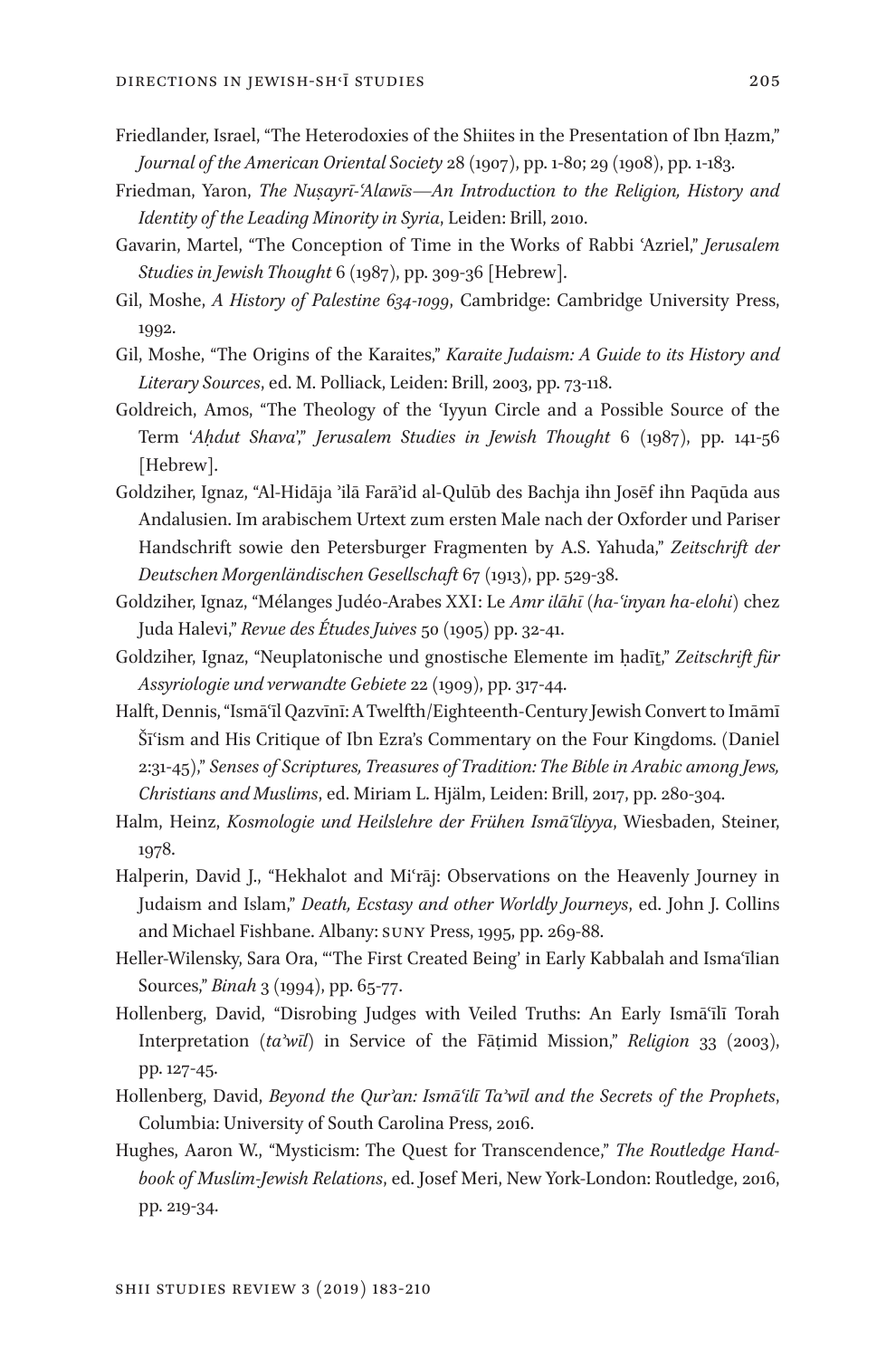- Hughes, Aaron W., *The Art of Dialogue in Jewish Philosophy*, Bloomington and Indianapolis: Indiana University Press, 2008.
- Idel, Moshe, "Jewish Mysticism and Islamic Mysticism," *Maḥanaim—A Quarterly for Studies in Jewish Thought and Culture* 1 (1992), pp. 28-33 (Hebrew].
- Idel, Moshe, "The Sefirot above the Sefirot," *Tarbiz—a Quarterly for Jewish Studies* 51 (1982), pp. 239-280 [Hebrew].
- Ivry, Alfred L., "Ismāʿīlī Theology and Maimonides' Philosophy," *The Jews of Medieval Islam—Community, Society, and Identity*, ed. Daniel Frank, Leiden: Brill, 1995, pp. 271-99.
- Kaufmann, David, *Geschichte der Attributenlehre in der Judischen Religionphilosophie des Mittelaters von Saadja bis Maimuni*, Gotha: F.A. Perthes, 1877.
- Kiener, Ronald C., "Jewish Ismāʿilism in the Twelfth Century Yemen: R. Nethanel ben al-Fayyūmī," *Jewish Quarterly Review* 74 (January 1984), pp. 249-66.
- *Kitāb Maʿāni al-Nafs—Buch vom Wesen der Seele*, ed. Ignaz Goldziher, Berlin: Weidmann, 1907.
- Kohlberg, Etan, "In Praise of the Few," *Studies in Islamic and Middle Eastern Texts and Traditions in Memory of Norman Calder*, ed. Gerald R. Hawting, Jawid A. Mojaddedi and Alexander Samely, Oxford: Oxford University Press, 2000, pp. 149-62.
- Kohlberg, Etan, "Some Imāmī-Shīʿī Views on the *Ṣaḥaba*," *Jerusalem Studies in Arabic and Islam* 5 (1984), 143-75.
- Kohlberg, Etan, "Western Studies of Shīʿa Islam," *Shiʿism, Resistance and Revolution*, ed. Martin Kramer, London: Mansell, 1987, pp. 31-44.
- Kraemer, Joel L., "The Death of an Orientalist: Paul Kraus from Prague to Cairo," *The Jewish Discovery of Islam: Studies in Honor of Bernard Lewis*, ed. Martin Kramer, Tel Aviv: Moshe Dayan Center for Middle Eastern and African Studies, 1999, pp. 181-223.
- Kraus, Paul, "Hebräische und syrische Zitate in ismāʿīlitischen Schriften," *Der Islam* 19 (1931), pp. 243-63.
- Kraus, Paul, *Jābir ibn Hayyān—Contribution à l'histoire des idées scientifiques dans l'Islam*, vol. II—*Jâbir et la science grecque*, Cairo: Institut français d'archéologie orientale, 1942.
- Krinis, Ehud, "Abraham Bar Ḥiyya on 'the Pure Soul': The Neoplatonic Doctrine of the Soul in the Service of Apocalyptic Interpretation to History," *Teʿuda* 29 = *Studies in Memory of Moshe Gil*, ed. Elinoar Bareket, Yoram Erder and Meira Polliack, Tel-Aviv, Tel-Aviv University Press, 2018, pp. 287-312 [Hebrew].
- Krinis, Ehud, "*Al-Risāla al jāmiʿa* and its Judeo-Arabic Manuscript," *Islam: identité et altérité—Hommage au Père Guy Monnot o.p.*, ed. Mohammad Ali Amir-Moezzi Turnhout: Brepols, 2013, pp. 311-29.
- Krinis, Ehud, "A Shīʿī Passage in Duties of the Heart—Baḥya ibn Paquda's Adaptation of the Shīʿī Principle of Continuity," lecture at the 17th Conference of the Society for Judaeo-Arabic Studies, Vanderbilt University-Nashville, August 2016.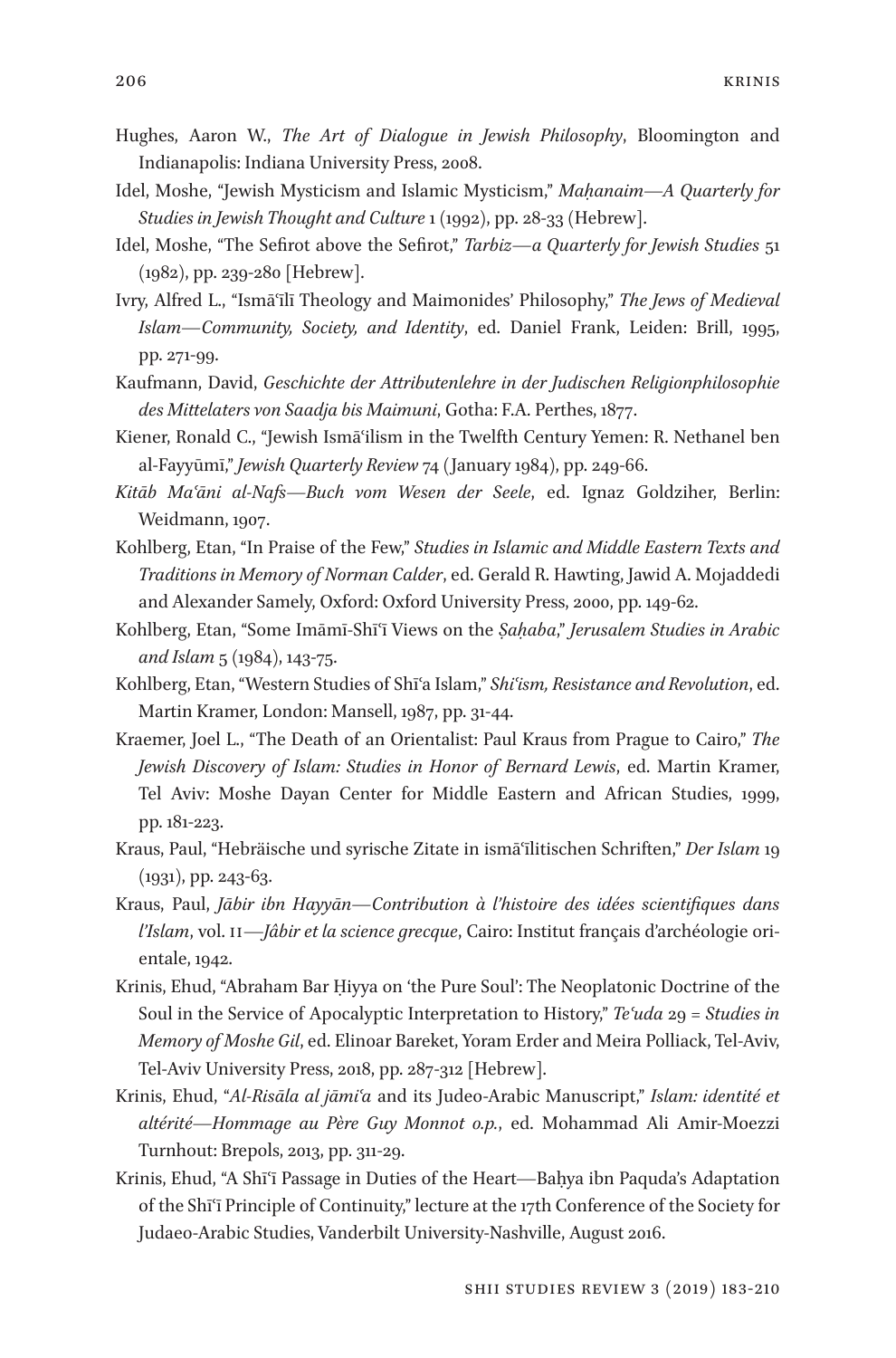- Krinis, Ehud, "Cyclical Time in the Ismāʿīlī Circle of Ikhwān al-ṣafāʾ (tenth century) and in Early Jewish Kabbalists Circles (thirteenth and fourteenth centuries)," *Studia Islamica* 111 (2016), pp. 20-108.
- Krinis, Ehud, "*Galut* and *Ghayba*: The Exile of Israel and the Occultation of the Shi<sup>{</sup><sub>1</sub> Imām—Comparative Aspects (Judah Halevi and Early Shīʿī Literature)," *Jerusalem Studies in Arabic and Islam* 40 (2013), 245-99.
- Krinis, Ehud, *God's Chosen People: Judah Halevi's Kuzari and the Shīʿī Imām Doctrine*, Turnhout: Brepols, 2014.
- Krinis, Ehud, "The Philosophical and Theosophical Interpretations of the Microcosm-Macrocosm Analogy in Ikhwān al-ṣafāʾ and Jewish Medieval Writings," *L'ésotérisme shiʿite, ses racines et ses prolongements*, ed. Mohammad Ali Amir-Moezzi, Maria De Cillis, Daniel De Smet and Orkhan Mir-Kasimov, Turnhout: Brepols, 2016, pp. 395-409.
- Langermann, Y. Tzvi, "A Marginalium on the Phrase 'Man is Political by Nature' in some Yemenite Manuscripts of Maimonides' *Guide of the Perplexed*," *Daʿat* 83 (2017), pp. 95-103 [Hebrew].
- Langermann, Y. Tzvi, "Cultural Contacts of the Jews of Yemen," *Contacts between Cultures*, *vol. 1: West Asia and North Africa*, ed. Amir Harrak, Lewiston: Edwin Mellen Press, 1992, pp. 281-85.
- Langermann, Y. Tzvi, *Yemenite Midrash: Philosophical Commentaries on the Torah*, New York: Harper-Collins, 1998.
- Liebes, Yehuda, "Shlomo Pines and Kabbalah Research," *Jerusalem Studies in Jewish Thought* 9 (1990), pp. 16-22 [Hebrew].
- Lucas, Scott C., *Constructive Critics, Ḥadīth Literature, and the Articulation of Sunnī Islam: The Legacy of the Generation of Ibn Saʿd, Ibn Maʿīn and Ibn Ḥanbal*, Leiden: Brill, 2004.
- Madelung, Wilferd, "Muʿtazilī Theology in Levi ben Yefet's *Kitāb al-Niʿma*," *Intellectual History of the Islamicate World* 2 (2014), pp. 9-17.
- Moreen, Vera Basch, "A Shīʿī-Jewish 'Debate' (Munāẓara) in the Eighteenth Century," *Journal of the American Oriental Society* 119 (1999), pp. 570-89.
- Moreen, Vera Basch, "*Risāla-yi Ṣawāʿiq al-Yahūd* [The Treatise Lightning Bolts against the Jews] by Muḥammad Bāqir b. Muḥammad Taqī al-Majlisī (d. 1699)," *Die Welt des Islams* N.S. 32 (1992), pp. 177-95.
- Moreen, Vera Basch, "Shiʿa and the Jews," *Encyclopedia of Jews in the Islamic World*, Leiden: Brill, 2010, vol. 5, pp. 355-59.
- Nemoy, Leon, *Karaite Anthology: Excerpts from the Early Literature*, New Haven: Yale University Press, 1952.
- Netton, Ian R., *Muslim Neoplatonists: An Introduction to the Thought of the Brethren of Purity (Ikhwān al-Ṣafāʾ)*, Edinburgh: Edinburgh University Press, 19912.
- Pedaya, Haviva, *Nahmanides: Cyclical Time and Holy Text*, Tel-Aviv: ʿAm ʿOved, 2003 [Hebrew].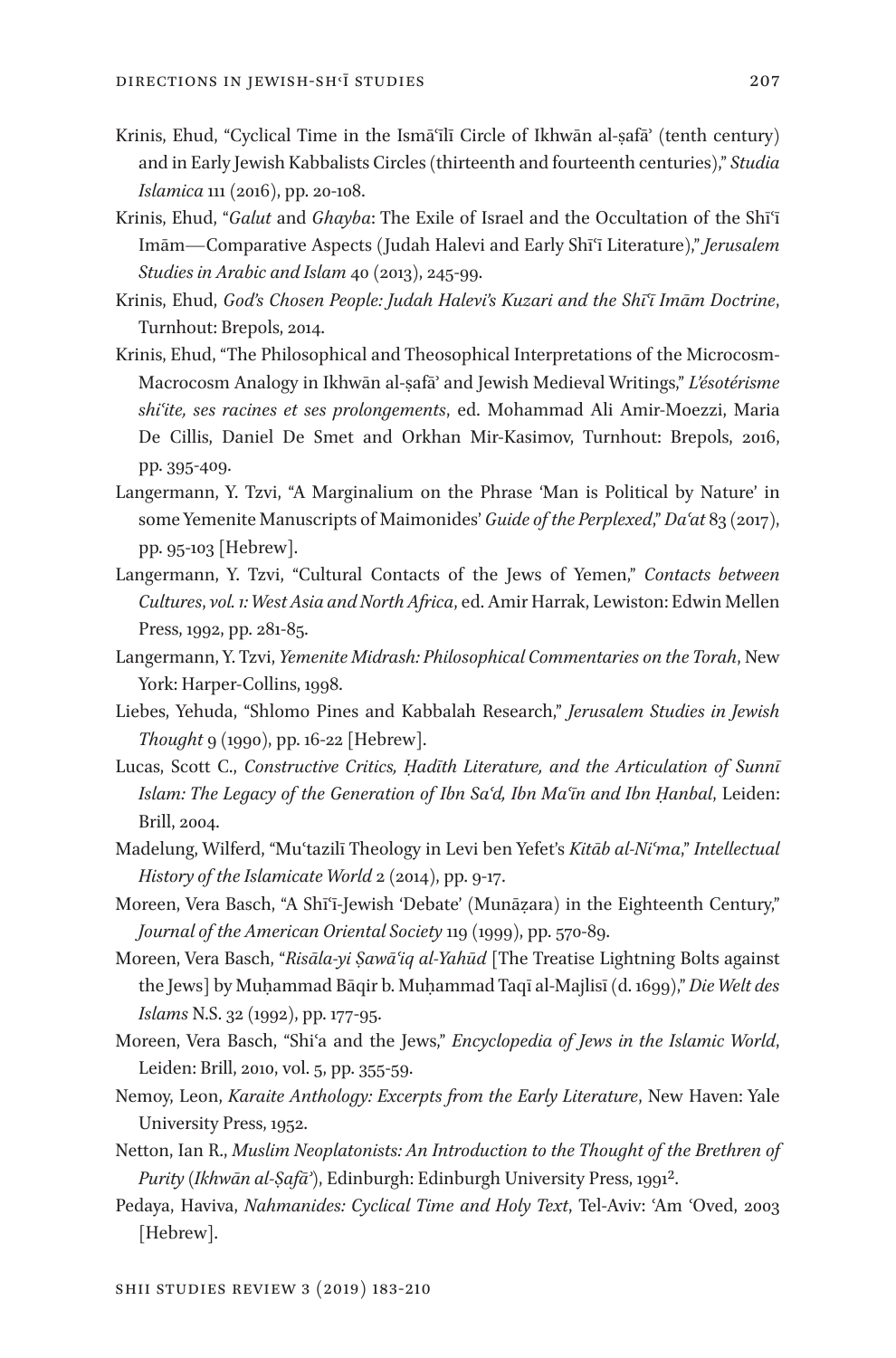- Pines, Shlomo, "La longue récension de la Théologie d'Aristotle dans ses Rapports avec la doctrine ismaélienne," *Revue des études islamiques* 22 (1954), pp. 7-20.
- Pines, Shlomo, "Nathanael ben al-Fayyumi et la théologie ismaëlienne," *Revue de l'histoire juive en Egypt* 1 (1947), pp. 5-22. Reprinted in *The Collected Works of Shlomo Pines*, vol. 5, ed. Warren Zev Harvey and Moshe Idel, Jerusalem: Magnes Press, 1997, pp. 317-34.
- Pines, Shlomo, "Note sur la Doctrine de la Prophétie et la Réhabilitation de la Matière dans le Kuzari," *Mélanges de Philosophie et de Littérature Juives* 1-2 (1956-57), pp. 253-60.
- Pines, Shlomo, "Shīʿite Terms and Conceptions in Judah Halevi's Kuzari," *Jerusalem Studies in Arabic and Islam* 2 (1980), pp. 165-251.
- Pines, Shlomo, "Une notice sur les Rech Galuta chez un ecrivain Arabe du IX<sup>e</sup> siècle," *Revue des Études Juives* 100 (1936), pp. 71-73.
- Polliack, Meira, "Major Trends in Karaite Biblical Exegesis in the Tenth and Eleventh Centuries," *Karaite Judaism: A Guide to its History and Literary Sources*, ed. M. Polliack, Leiden: Brill, 2003, pp. 363-413.
- Rosenthal, Franz, "From the 'Unorthodox' Judaism of Medieval Yemen," *Hommages à Georges Vajda*, ed. Gerard Nahon and Charles Touati, Louvain: Peeters, 1980, pp. 279-90.
- Rubin, Uri, *Between Bible and Qurāʾn: The Children of Israel and the Islamic Self-image*, Princeton: Darwin Press, 1999.
- Saif, Liana, "Ikhwān al-Ṣafāʾ's Religious Reform and Magic: Beyond the Ismaʿili Hypothesis," *Journal of Islamic Studies* (2018), doi.org/10.1093/jis/ety020.
- Schmidtke, Sabine, "Jewish Reception of Twelver Shīʿī *kalām*: A Copy of al-Sharīf al-Murtaḍā's *Kitāb al-Dhakhīra* in the Abraham Firkovitch Collection, St. Petersburg," *Intellectual History of the Islamicate World* 2 (2014), pp. 50-74.
- Schmidtke, Sabime, "Muʿtazilī Manuscripts in the Abraham Firkovitch Collection, St. Petersburg—A Descriptive Catalogue," *A Common Rationality: Muʿtazilism in Islam and Judaism*, ed. Camilla Adang, Sabine Schmidtke and David Sklare, Würzburg: Ergon, 2007, pp. 377-462.
- Scholem, Gershom G., *The Kabbalah in Gerona*, Jerusalem: Academon, 1964 [Hebrew].
- Schwarb, Gregor, "Sahl b. al-Faḍl al-Tustarī's *Kitāb al-Īmāʾ*," *Ginzei Qedem: Genizah Research Annual* 2 (2006), pp. 61\*-105\*.
- Schwarb, Gregor, "Short Communication: A Newly Discovered Fragment of *al-Sharīf al-Murtaḍā's K. al-Mulakhkhaṣ fī usūl al-dīn* in Hebrew Script," *Intellectual History of the Islamicate World* 2 (2014), pp. 75-79.
- Sela, Shulamit, "The Interaction of Judaic and Islamic Studies in the Scholarship of S.M. Stern," *The Jewish Discovery of Islam: Studies in Honor of Bernard Lewis*, ed.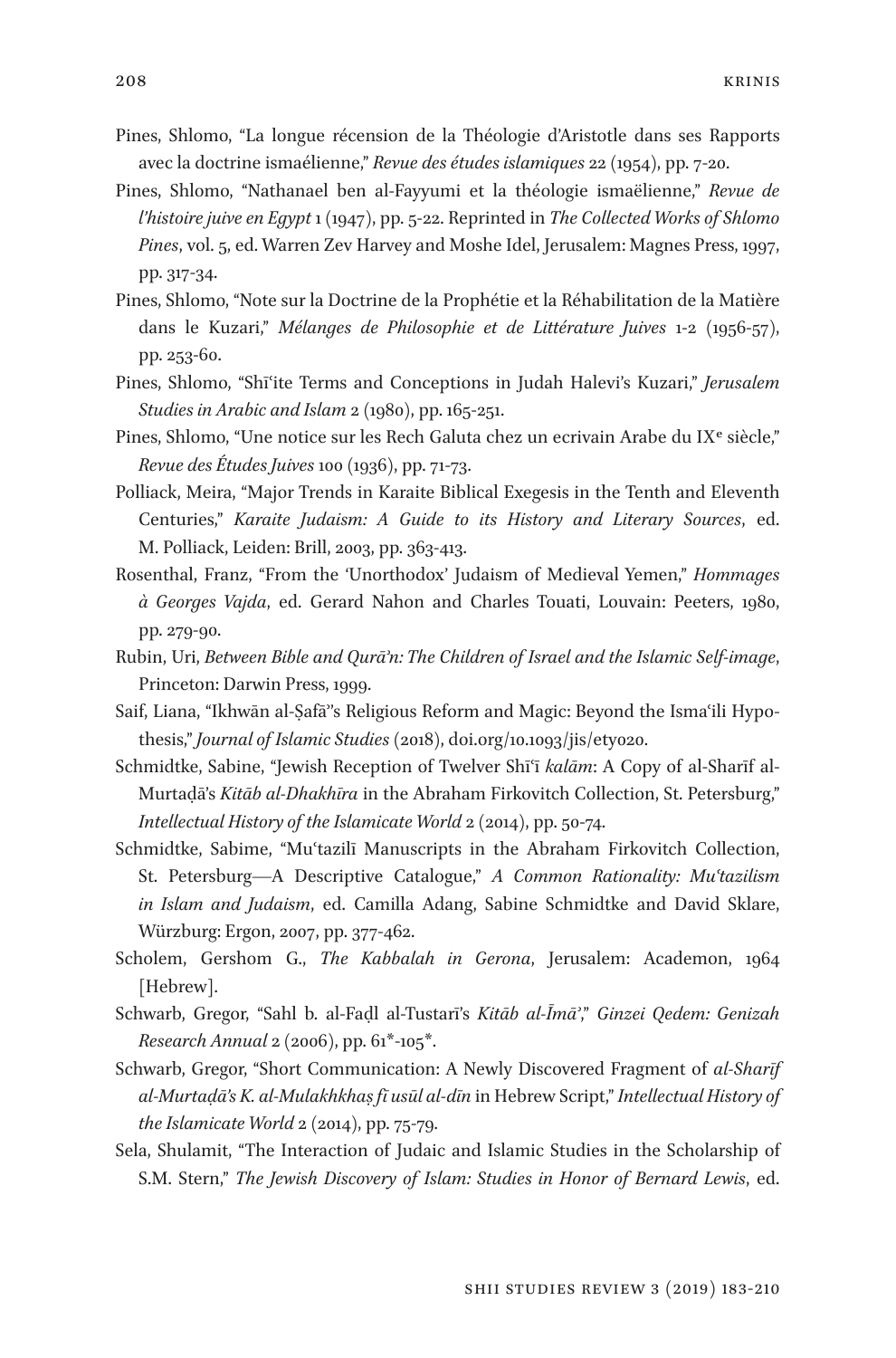Martin Kramer, Tel Aviv: Moshe Dayan Center for Middle Eastern and African Studies, 1999, pp. 261-71.

- Shargel, Baila R., *Practical Dreamer: Israel Friedlaender and the Shaping of American Judaism*, New York: The Jewish Theological Seminary of America, 1985.
- Sklare, David, "Levi ben Yefet and his *Kitāb al-Niʿma*—Selected Texts," *A Common Rationality: Muʿtazilism in Islam and Judaism*, ed. Camilla Adang, Sabine Schmidtke and David Sklare, Würzburg: Ergon, 2007, pp. 157-216.
- Sklare, David, "A Guide to Collections of Karaite Manuscripts," *Karaite Judaism: A Guide to its History and Literary Sources*, ed. Meira Polliack, Leiden-Boston: Brill, 2003, pp. 893-924.
- Stern, Samuel Miklos, "Fāṭimid Propaganda among Jews according to the Testimony of Yefet b. ʿAlī the Karaite," *Studies in Early Ismāʿīlism*, Jerusalem and Leiden: Brill-Magnes Press, 1983, pp. 84-95.
- Stillman, Norman A., *The Jews of Arab Lands: A History and Source Book*, Philadelphia: Jewish Publication Society of America, 1979.
- Stroumsa, Sarah, "Ibn Masarra and the Beginnings of Mystical Thought in al-Andalus," *Wege Mystischer Gotteserfahrung: Judentum, Christentum und Islam / Mystical Approaches to God: Judaism, Christianity, and Islam*, ed. Peter Schäfer, Munich: Oldenbourg, 2006, pp. 97-112.
- Stroumsa, Sarah, "Shlomo Pines: le savant, le sage," *Journal Asiatique* 278 (1990), pp. 205-11.
- Stroumsa, Sarah, "'Wondrous Paths'—the Ismāʿīlī Context of Saʿadya's' 'Commentary on *Sefer Yeṣira*'," *Bochumer Philosophisches Jahrbuch für Antike und Mittelalter* 18  $(2015)$ , pp. 74-90.
- Touati, Charles and Rothschild, Jean-Pierre, "Vajda, Georges," *Encyclopaedia Judaica*2, vol. 20, pp. 457-58.
- Treiger, Alexander, "Andrei Iakovlevič Borisov (1903-1942) and his Studies of Medieval Arabic Philosophy," *Arabic Sciences and Philosophy* 17 (2007), pp. 159-95.
- Tsadik, Daniel, "Religious Disputations of Imāmī Shīʿīs against Judaism in the Late Eighteenth and Nineteenth Centuries," *Studia Iranica* 34 (2005), pp. 95-134.
- Vajda, Georges, "De quelques emprunts d'origine juive dans le hadith shiʿite," *Studies in Judaism and Islam Presented to Shelomo Dov Goitein*, ed. Shelomo Morag, Issachar Ben-Ami and Norman A. Stillman, Jerusalem: Magnes, 1981, pp. 45-53.
- Vajda, Georges, "Idées théologiques et philosophiques d'Abraham Bar Hiyya," *Archives d'Histoire Doctrinale et Littéraire du Moyen Âge* 15 (1946), pp. 191-223.
- Vajda, Georges, "Les lettres et les sons de la langue arabe d'après Abū Ḥātim al-Rāzī," *Arabica* 8 (1961), pp. 113-30.
- Vajda, Georges, "Un opuscule Ismaélien en transmission Judéo-Arabe (*Risālat al-Jawharayn*)," *Journal Asiatique* 246 (1958), pp. 459-66.